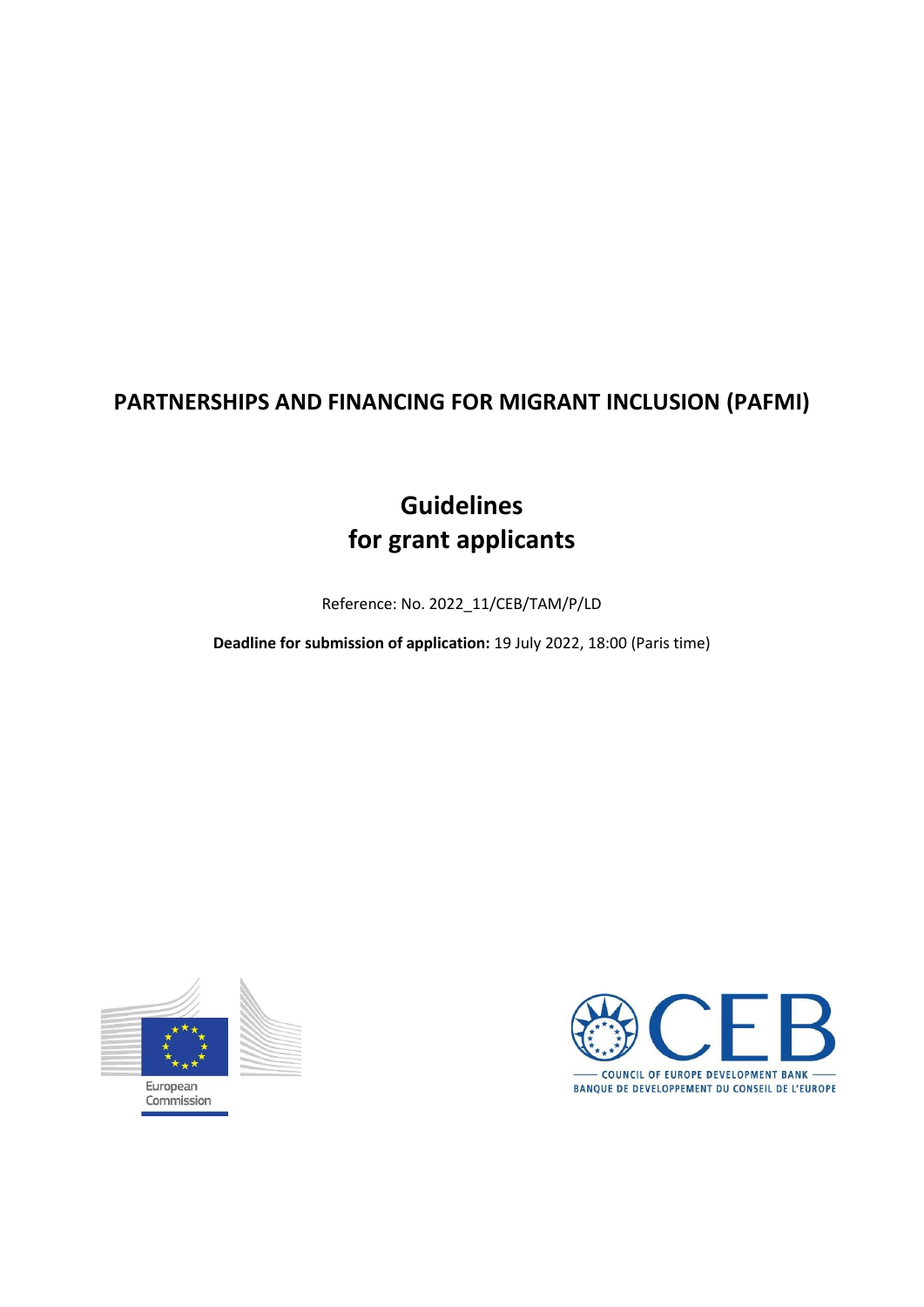## **NOTICE**

This is an open call for proposals, where all documents are submitted together. After the evaluation of the applications, an eligibility check will be performed for those which have been provisionally selected. Eligibility will be checked on the basis of the supporting documents requested by the Council of Europe Development Bank and the signed 'declaration by the lead applicant' sent together with the full application.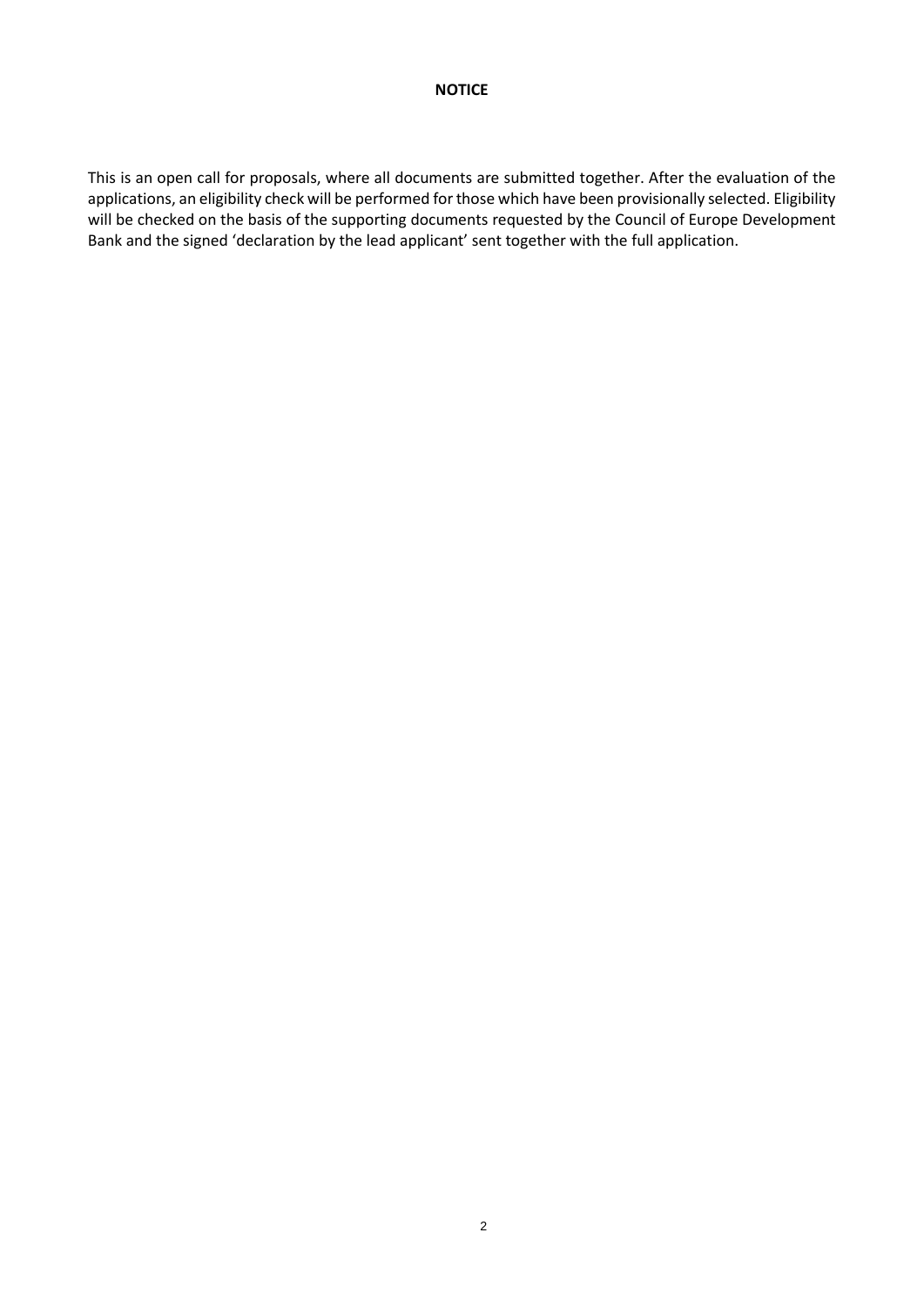# **Table of contents**

|                                                                                  | 1. | PARTNERSHIPS AND FINANCING FOR MIGRANT INCLUSION (PAFMI)<br>$\boldsymbol{4}$                     |  |  |  |  |
|----------------------------------------------------------------------------------|----|--------------------------------------------------------------------------------------------------|--|--|--|--|
|                                                                                  |    |                                                                                                  |  |  |  |  |
|                                                                                  |    |                                                                                                  |  |  |  |  |
|                                                                                  | 2. | <b>RULES FOR THIS CALL FOR PROPOSALS</b><br>6                                                    |  |  |  |  |
| 2.1.                                                                             |    |                                                                                                  |  |  |  |  |
| 2.2.                                                                             |    |                                                                                                  |  |  |  |  |
| 2.3.                                                                             |    |                                                                                                  |  |  |  |  |
|                                                                                  |    |                                                                                                  |  |  |  |  |
|                                                                                  |    |                                                                                                  |  |  |  |  |
|                                                                                  |    |                                                                                                  |  |  |  |  |
|                                                                                  |    | 2.3.4 Eligible projects and project preparatory work: activities for which an application may be |  |  |  |  |
|                                                                                  |    |                                                                                                  |  |  |  |  |
|                                                                                  |    |                                                                                                  |  |  |  |  |
|                                                                                  |    |                                                                                                  |  |  |  |  |
|                                                                                  |    |                                                                                                  |  |  |  |  |
|                                                                                  |    |                                                                                                  |  |  |  |  |
|                                                                                  |    |                                                                                                  |  |  |  |  |
|                                                                                  |    |                                                                                                  |  |  |  |  |
|                                                                                  |    |                                                                                                  |  |  |  |  |
|                                                                                  |    | 2.6. Submission of supporting documents for provisionally selected applications 27               |  |  |  |  |
|                                                                                  |    |                                                                                                  |  |  |  |  |
|                                                                                  |    |                                                                                                  |  |  |  |  |
|                                                                                  |    |                                                                                                  |  |  |  |  |
| 2.8. Conditions for implementation after the CEB's decision to award a grant  29 |    |                                                                                                  |  |  |  |  |
|                                                                                  | 3. | <b>LIST OF ANNEXES</b><br>30                                                                     |  |  |  |  |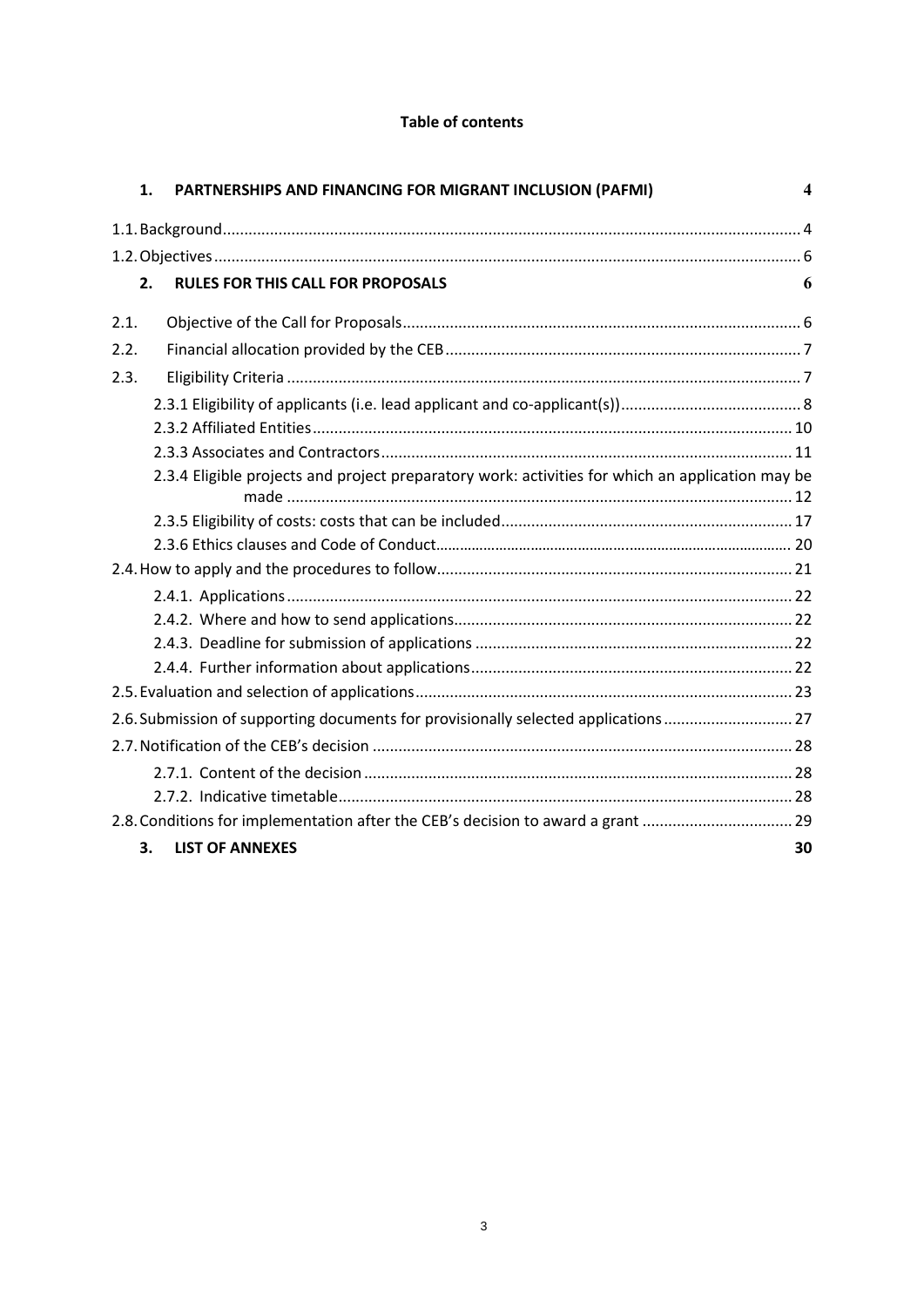#### <span id="page-3-0"></span> $1.$ **PARTNERSHIPS AND FINANCING FOR MIGRANT INCLUSION (PAFMI)**

#### **1.1 BACKGROUND**

Migrant inclusion remains a priority across the European Union (EU). Integration challenges, such as access to basic services, education and employment are mainly manifested in urban areas where migrants are predominantly concentrated. Tailored approaches, multi-stakeholder partnerships and the use of innovative financial instruments are required to support migrant integration in EU member states.

In 2020 the European Commission (EC) approved the Commission Implementing Decision of 26.6.2020 on the financing of Union Actions in the framework of the Asylum, Migration and Integration Fund (AMIF) and the adoption of the work programme for 2020. The Council of Europe Development Bank (CEB) is referred to in the Decision due to its unique role in the European setup as regards financial instruments and lending capacities to major financial institutions and public and private sectors.

In December 2021, the CEB and the EC/ Directorate General for Migration and Home Affairs (DG HOME), signed a Contribution Agreement entrusting the CEB with the management and implementation of the **Partnerships and Financing for Migrant Inclusion (PAFMI)**. PAFMI (hereinafter also referred to as "the action") is funded under the European Union's AMIF.

There are three sets of needs that PAFMI intends to address in order to facilitate migrant inclusion at the local and regional level, as outlined below.

#### **Financial Needs**

There are not always sufficient resources available to address migrant integration needs in EU Member States. With the crisis brought about by the COVID-19 pandemic, governments at both national and local levels are faced with increasing financing pressure. There is a need to leverage resources and pool various sources of financing in order to achieve impactful results for the inclusion of migrants. The action will address these financial needs by promoting bundling or complementing EU grants with repayable forms of financing (namely CEB loans). This is intended to allow for a wider group of beneficiaries to be reached.

#### **Operational Needs**

There is a pronounced need to raise the awareness and interest of public authorities and financial institutions on the potential that migrants can have for economic growth and social cohesion. Partnerships between public administrations, service providers, and financial intermediaries should be key to setting up migration investment platforms and outlining modalities of intervention. The latter would demonstrate the feasibility and usefulness of pooling resources and efforts across stakeholders.

In order for public authorities/bodies and/or other institutions to be able to resort to financial instruments, such as loans and guarantees, either on their own or blended with grants, there is also a need for assessments or studies to best prepare for their use. In this sense, it is important for those institutions that provide services for the inclusion of migrants to have access to funding for project preparatory activities, (such as pre-feasibility and feasibility studies, SWOT analysis and other similar activities) to be used as a starting point for future feasible investments/projects.

#### **Sectoral (Thematic) Needs**

The action also intends to address the following sectoral needs related to the inclusion of migrants:

*(1) Housing:* the decreasing general stock of social housing over the years and the continuous challenges related to renting out housing to vulnerable groups, migrants included, indicate that more efforts are needed to provide adequate and affordable housing at the European level.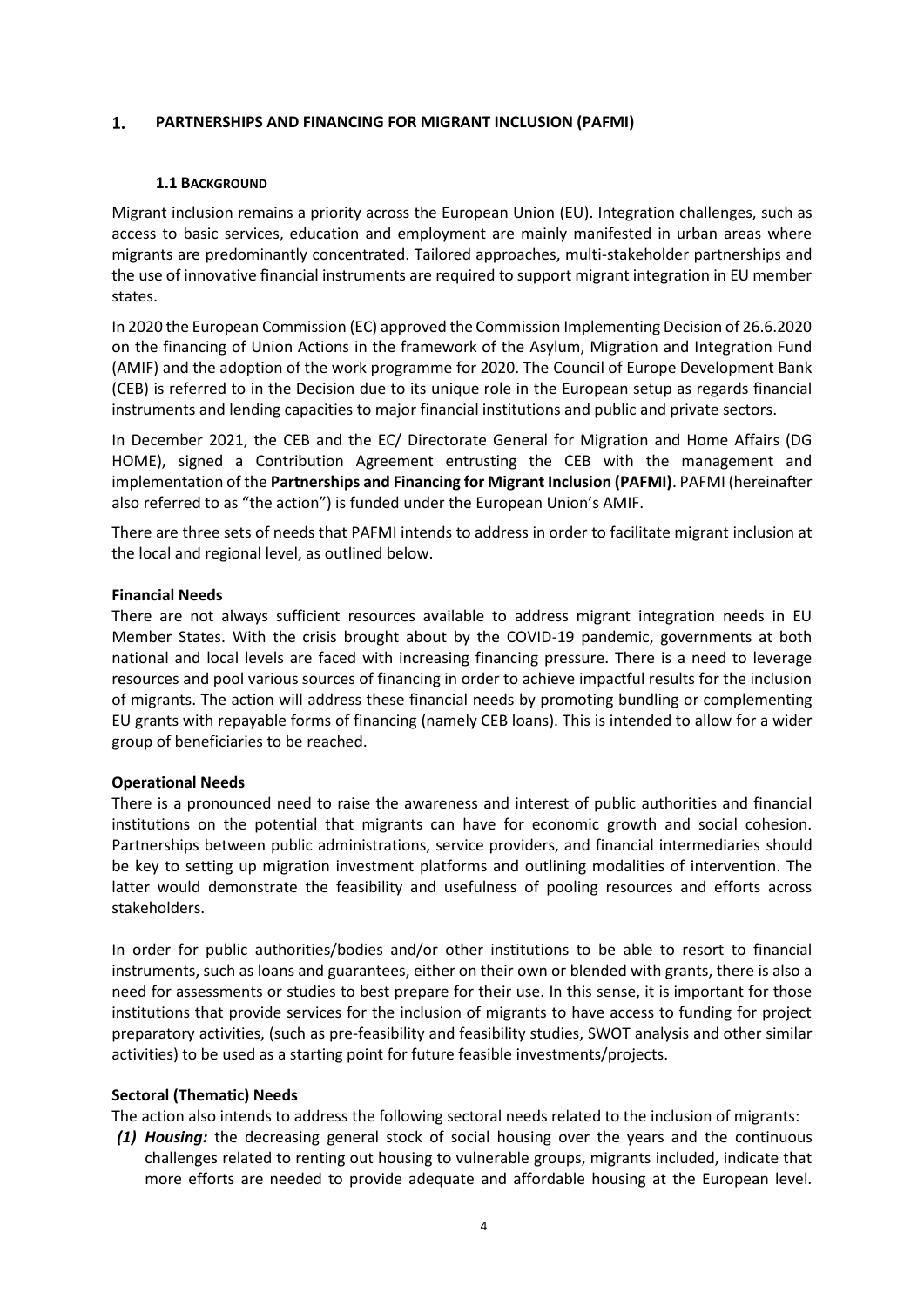Access to adequate and affordable housing is an important factor determining successful integration and it is almost always linked to having access to other services such as healthcare, education and employment. The vital need for shelter during the COVID-19 pandemic has made the essential role of decent and affordable housing even more explicit, reinforcing the strong link between adequate homes and health $^1$ .

- *(2) Employment and skills:* Migrants make up a significant part of the EU's workforce. As the COVID-19 pandemic has shown<sup>2</sup>, migrants can also partially cover the EU labour market shortages. But they often face difficulties in having their skills valued and encounter obstacles to finding employment. Data shows that there continues to be a significant shortfall in the employment prospects of non-EU nationals – at around 60% of working age adults (20-64), compared to around 74% for host-country nationals in 2019. Migrant women, in particular, are most likely to be excluded from the labour market. Migrant entrepreneurs, as well, face several challenges such as difficulties in accessing credit.
- *(3) Education and training:* Over a quarter of migrants are highly educated but they are often not able to put their skills to use and can be overqualified for the job they do. On the other hand, almost a fifth of migrants have only primary school education, and need further support. The drop-out rate among young migrants (18-24) is 22.9% in comparison to 8.9% among natives. About 37% of the non-EU core working-age population have at most a lower secondary level of educational attainment. Efforts need to be increased to tap into and further improve the potential and skills of these migrants.
- *(4) Health:* As highlighted in the new EU Action Plan on Integration and Inclusion, migrant communities often face barriers to accessing healthcare services, which can undermine their integration and inclusion in all spheres of life, as well as leading to adverse health consequences. Such barriers may be especially pronounced for some hard-to-reach groups within migrant populations: e.g. shadow economy workers, women, certain belief communities, and other migrant groups with very limited links to the host society<sup>3</sup>. The COVID-19 pandemic further revealed the inequalities in access to healthcare for migrants.

All the abovementioned needs have been further emphasized with the recent inflow of Ukrainian migrants in the EU member states.

PAFMI aims to support EU member states, which are also CEB member countries, to address these needs by implementing migrant inclusion projects and/or conducting preparatory work for new migrant inclusion projects to be potentially financed with CEB loans. Supported projects will be implemented by partnerships of relevant stakeholders (to be selected through this Call for Proposals) working at the local/regional level.

Following the implementation of selected projects and project preparatory activities, CEB will disseminate the best practices and emerging lessons learnt from PAFMI.

1

<sup>1</sup> Housing Europe. The State of Housing in Europe in 2021 (March 2021)

<sup>2</sup> [Francesco Fasani and Jacopo Mazza,](https://knowledge4policy.ec.europa.eu/sites/default/files/key_workers_covid_0423.pdf) *Immigrant Key Workers*: *Their Contribution to Europe's COVID*-*19 Response* (Queen [Mary University of London and European Commission, 2020\) \(europa.eu\)](https://knowledge4policy.ec.europa.eu/sites/default/files/key_workers_covid_0423.pdf)

<sup>&</sup>lt;sup>3</sup> [Action Plan on Integration and Inclusion 2021-2027 \(europa.eu\).](https://ec.europa.eu/home-affairs/system/files/2020-11/action_plan_on_integration_and_inclusion_2021-2027.pdf) Discussions in plenary meeting of the Urban Agenda Partnership on Inclusion of Third-country nationals, 25 October 2020. See also: Behrouz M. Nezafat Maldonado, Jennifer Collins, Harriet J. Blundell and Lucy Singh. 'Engaging the vulnerable: A rapid review of public health communication aimed at migrants during the COVID-19 pandemic in Europe', *Journal of Migration and Health* 1-2 (2020).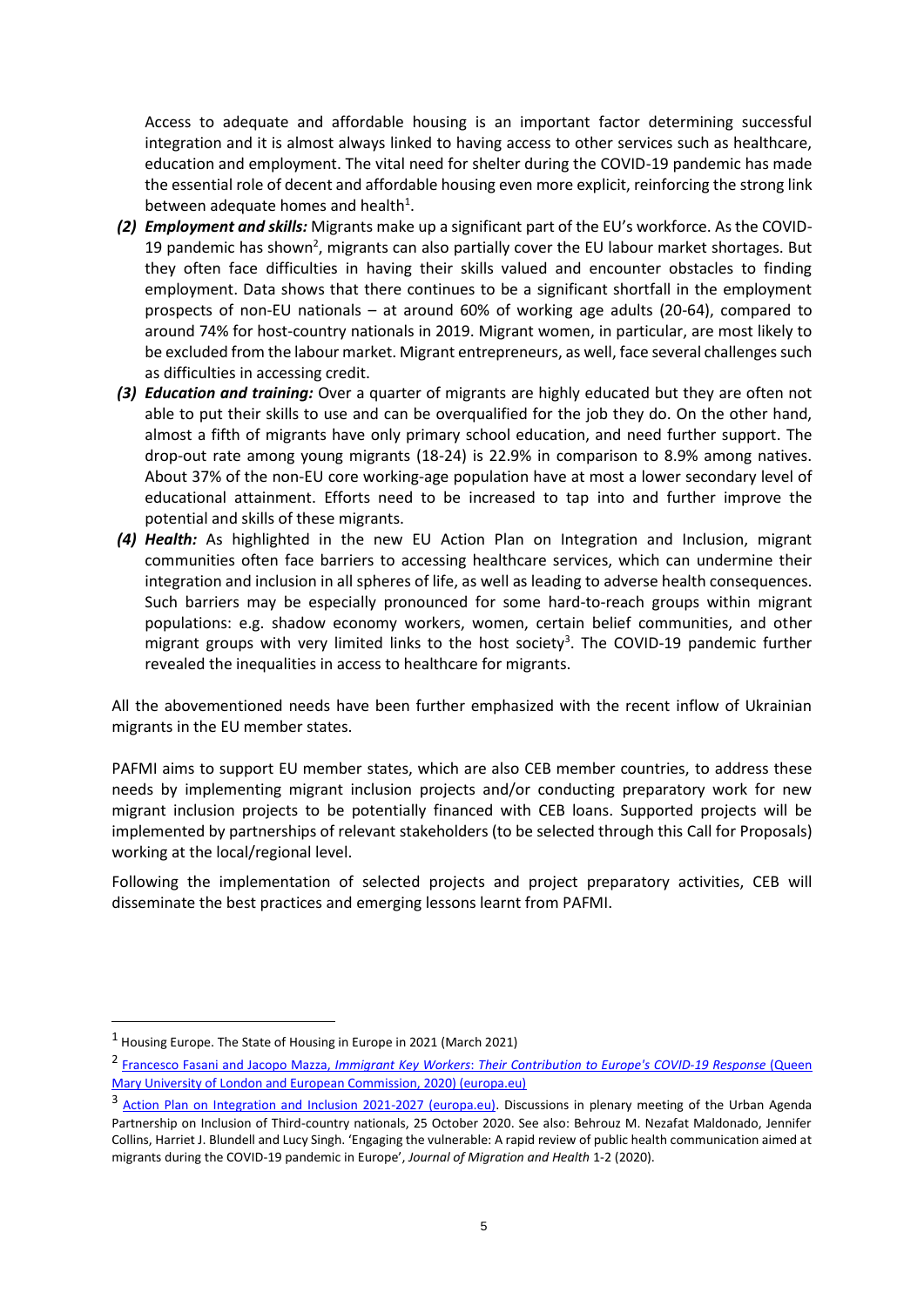# **1.2 OBJECTIVES**

<span id="page-5-0"></span>The general objective of PAFMI is to improve the inclusion of migrants<sup>4</sup> in EU Member States through the development of new partnerships and new forms of financing.

The **specific objective** of PAFMI is to increase the awareness, availability and use of new forms of financing for the inclusion of migrants.

The implementation of PAFMI is intended to result in:

- The development of multi-stakeholder partnerships, supported by grants awarded by the CEB with resources provided by this action, for the purpose of improving the inclusion of migrants in the specific sectors of (1) housing, (2) employment and skills, (3) education and training, and/or (4) healthcare;
- Increased financing for the inclusion of migrants by bundling grants with loans and developing new projects with such a financing structure;
- Identification and support of innovative approaches and flagship projects for the inclusion of migrants in the sectors of (1) housing, (2) employment and skills, (3) education and training, and/or (4) healthcare;
- Assessment of the feasibility and the added value of the bundled (grants and loans) operations on social inclusion in the areas of (1) housing, (2) employment and skills, (3) education and training, and/or (4) healthcare, and dissemination of the best practices and lessons learned;
- Increased awareness on the opportunities to use bundling of grants and loans and other financial instruments for the inclusion of migrants and emerging best practices thereof.

#### <span id="page-5-1"></span> $2.$ **RULES FOR THIS CALL FOR PROPOSALS**

The purpose of this Call for Proposals is the selection of entities, who in close cooperation and coordination with the CEB, will help to fulfil the objectives of PAFMI by implementing projects and/or project preparatory activities for migrant inclusion in the sectors of interest through the development of new partnerships and new forms of financing.

These guidelines set out the objective, rules for the submission, selection, and implementation of the activities financed under this call, in conformity with CEB Rule No. 01/2020 laying down the CEB's competitive procedures to award grants (see Annex E).

# **2.1 OBJECTIVE OF THE CALL FOR PROPOSALS**

-

<span id="page-5-2"></span>The objective of this Call for Proposals is to select projects and project preparatory activities which will support migrant inclusion through:

- Increased access to housing and housing services for migrants through the use of innovative tools to fight discrimination and geographical segregation;
- Better access to employment, including self-employment, of migrants through facilitated access to: advanced entrepreneurial trainings financing (especially through Microfinance Institutions), and advice;
- Provision of access to early childhood education and care;
- Increased participation of migrants in advanced language and civic trainings for adults;
- Improved migrant access to non-formal Vocational Education and Training (TVET);

<sup>&</sup>lt;sup>4</sup> Whenever used in conjunction with this action, the term "migrant" refers to third-country nationals legally staying in the EU.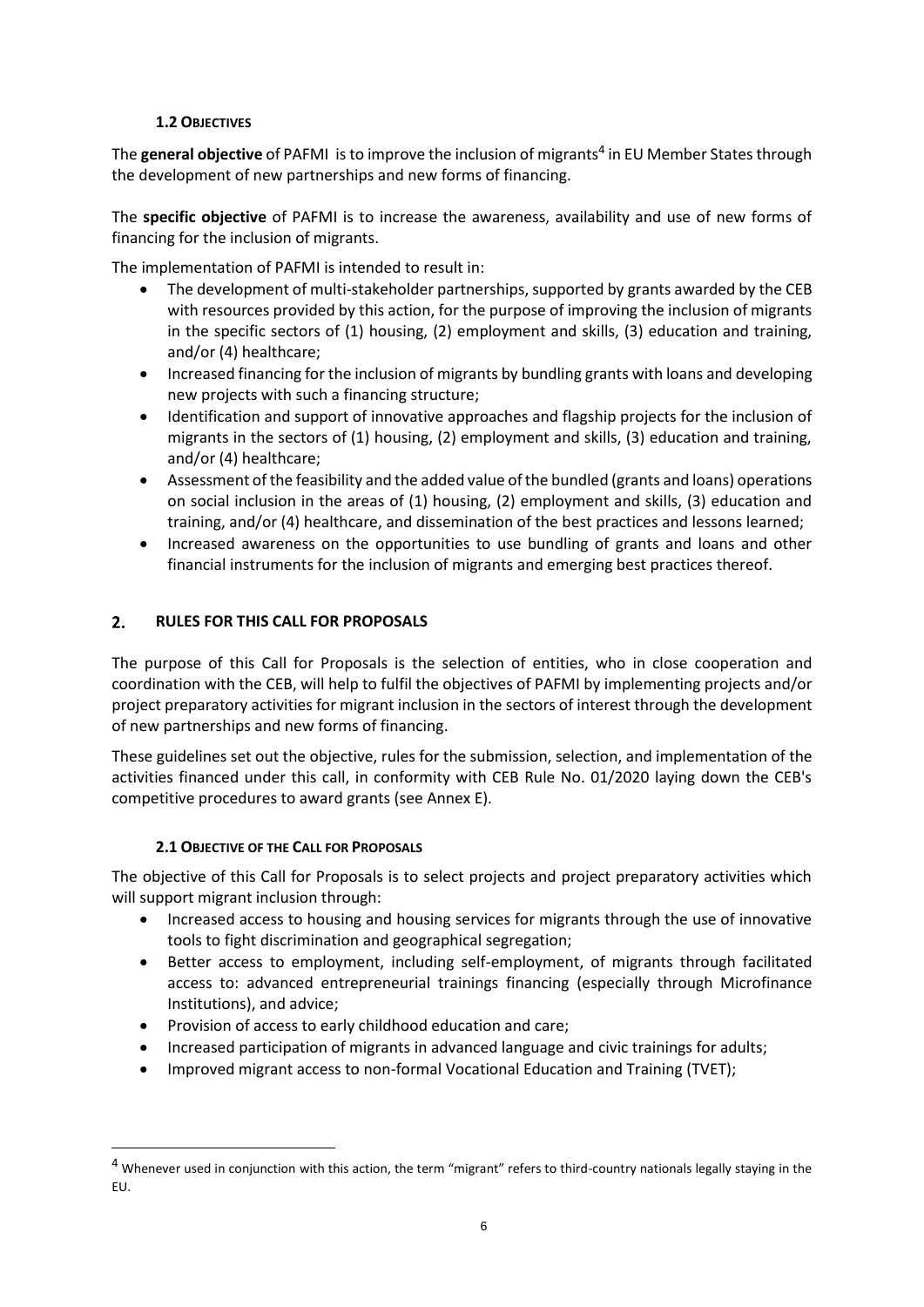• Facilitated access to healthcare and healthcare services for migrants by raising their awareness on healthcare and health insurance rights

The projects selected through the Call are expected to contribute to the overall long-term impact of building more cohesive European societies through integration and inclusion.

# **2.2 FINANCIAL ALLOCATION PROVIDED BY THE CEB**

The overall indicative amount made available under this call for proposals is EUR 2,765,000, which will be allocated in two lots as follows<sup>5</sup>:

- **Lot 1:** Projects OR Projects combined with project preparatory work for new projects: EUR 2,000,000.
- **Lot 2**: Project Preparatory Work: EUR 765,000.

Proposals can be submitted to both Lot 1 and 2, provided that the applicants fulfil the applicable eligibility criteria.

#### Size of grants

The requested grant amount for proposals submitted under Lot 1 shall be between EUR 500,000 and EUR 1,000,000.

The requested grant amount for proposals submitted under Lot 2 shall not exceed the amount of EUR 350,000.

The CEB reserves the right not to award all available funds. The exact number of selected proposals under each lot will depend on the quality and number of proposals received by the CEB. If the award process leads to unused available resources, the CEB might allocate them as needed: a) between lots; b) to either: additional proposals or additional activities of already approved proposals, in accordance with [CEB General Rule No.01/2020](https://coebank.org/en/tenders/) (see Annex E) laying down the CEB's competitive procedure to award grants; or c) to the Dissemination of Best Practices component of PAFMI; in line with CEB rules and procedures.

#### CEB financing rate

100% financing is to be provided by the CEB (using EU funds which the CEB is administering).

#### **2.3 ELIGIBILITY CRITERIA**

There are three sets of eligibility criteria relating to:

(1) the actors:

-

- The '**lead applicant'**, i.e. the entity submitting the application form (Section 2.3.1), and the
- '**co-applicant(s)'** (**unless specified otherwise, the lead applicant and the co-applicant(s) are hereinafter jointly referred to as 'applicant(s)'**) (Section 2.3.1), and

<sup>&</sup>lt;sup>5</sup> Please see Section 2.3.4 for additional details on the action.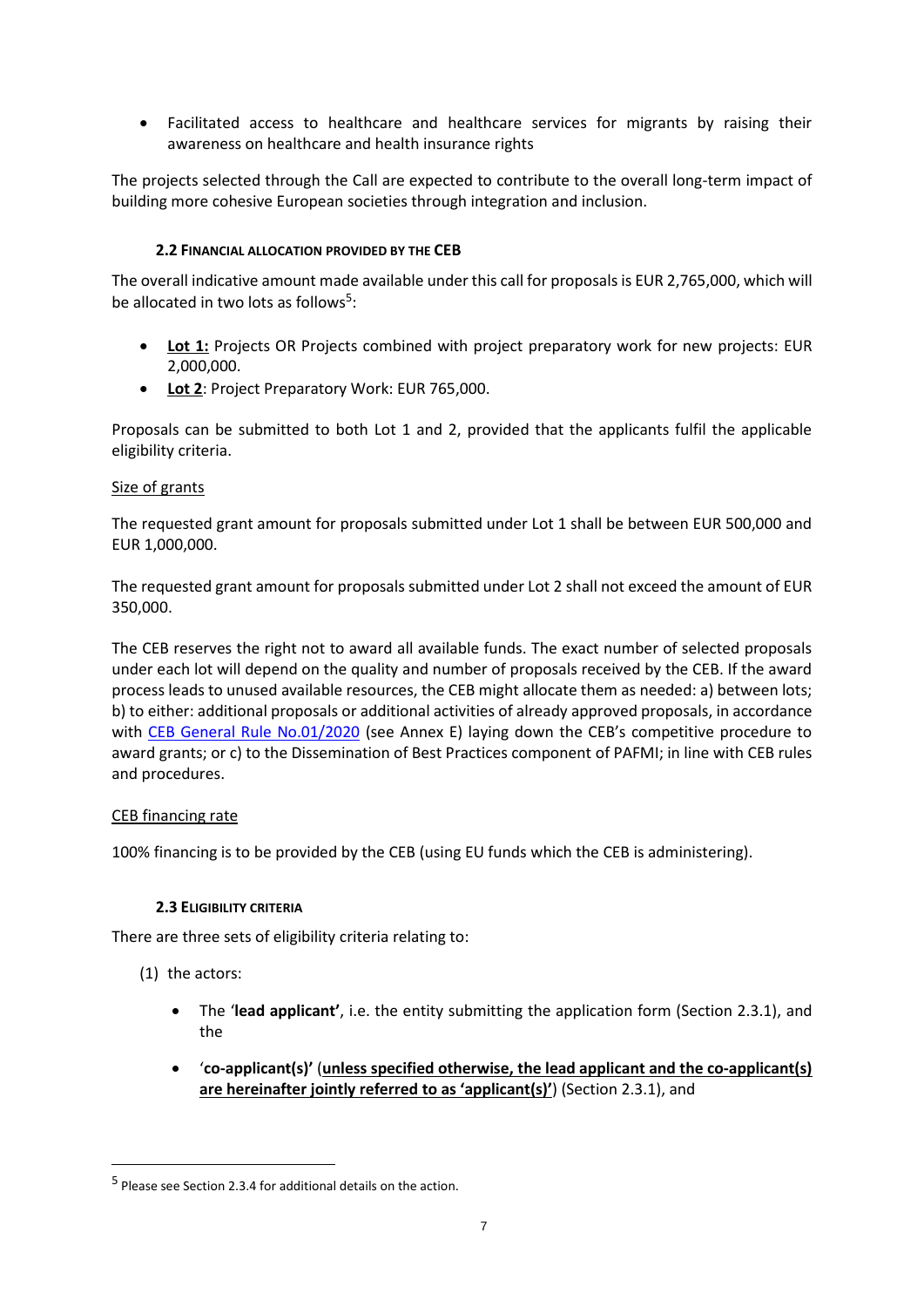- if any, **affiliated entity(ies)** to the lead applicant and/or to a co-applicant(s) (Section 2.3.2)
- (2) the projects and project preparatory work:
	- activities for which a grant may be awarded (Section 2.3.4);
- (3) the costs:
	- types of cost that may be taken into account when determining the amount of the grant (Section 2.3.5).

# <span id="page-7-0"></span>*2.3.1 Eligibility of applicants (i.e. lead applicant and co-applicant(s))*

# **The application must be submitted by a lead applicant and at least one co-applicant, applying as part of a partnership.**

Partnerships should be made up of entities established in one or more of the following countries: Belgium, Bulgaria, Croatia, Cyprus, Czech Republic, Estonia, Finland, France, Germany, Greece, Hungary, Ireland, Italy, Latvia, Lithuania, Luxembourg, Malta, Netherlands, Poland, Portugal, Romania, Slovak Republic, Slovenia, Spain and Sweden.

- (1) In order to be eligible for a grant, at least one of the applicantsin the partnership must be a public administration/ public body (including publicly-owned enterprises)<sup>6</sup> operating at the local and/or regional level<sup>7</sup>.
- (2) Other eligible applicants that can be part of the partnership are: non-governmental organisations, financial institutions, or financial intermediaries operating at the local and/or regional level<sup>8</sup>.
- (3) In order to be eligible for a grant, at least one of the applicants in the partnership must:
	- Lot 1: have prospective<sup>9</sup>, existing, or past<sup>10</sup> CEB loan operations (including, if applicable, those to be financed from InvestEU) in support of vulnerable groups, inclusive growth, housing, education and training, employment and skills, and healthcare.
	- A non-exhaustive list of CEB borrowers can be found here: [https://coebank.org/en/project-financing/projects-approved-administrative-council/.](https://coebank.org/en/project-financing/projects-approved-administrative-council/)

• has legal personality; and

1

<sup>6</sup> "Public authorities" mean State, regional or local authorities, bodies governed by public law, or associations formed by one or more of such authorities or bodies governed by public law. A "body governed by public law" shall be understood to mean any body which:

is established for the specific purpose of meeting needs in the general interest, not having an industrial or commercial character;

is financed in most part by public authorities or is subject to management supervision by public authorities, or has an administrative, managerial or supervisory board in which more than half of the members are appointed by public authorities

<sup>&</sup>lt;sup>7</sup> If the applicant is a national entity due to the specific jurisdiction over a given sector, for the implementation of a project under this action, they should partner with one or several entities working at the local and/or regional level. 8 Ibid.

<sup>9</sup> Prospective CEB borrowers are defined as those entities that have an ongoing advanced dialogue in the sense of an initiated and ongoing appraisal with CEB on a new loan in the sectors of interest to this action.

<sup>10</sup> Past CEB borrowers are defined as those entities that have completed CEB-financed infrastructure and/or are underway of repaying a CEB loan for a project in the sectors of interest to this action.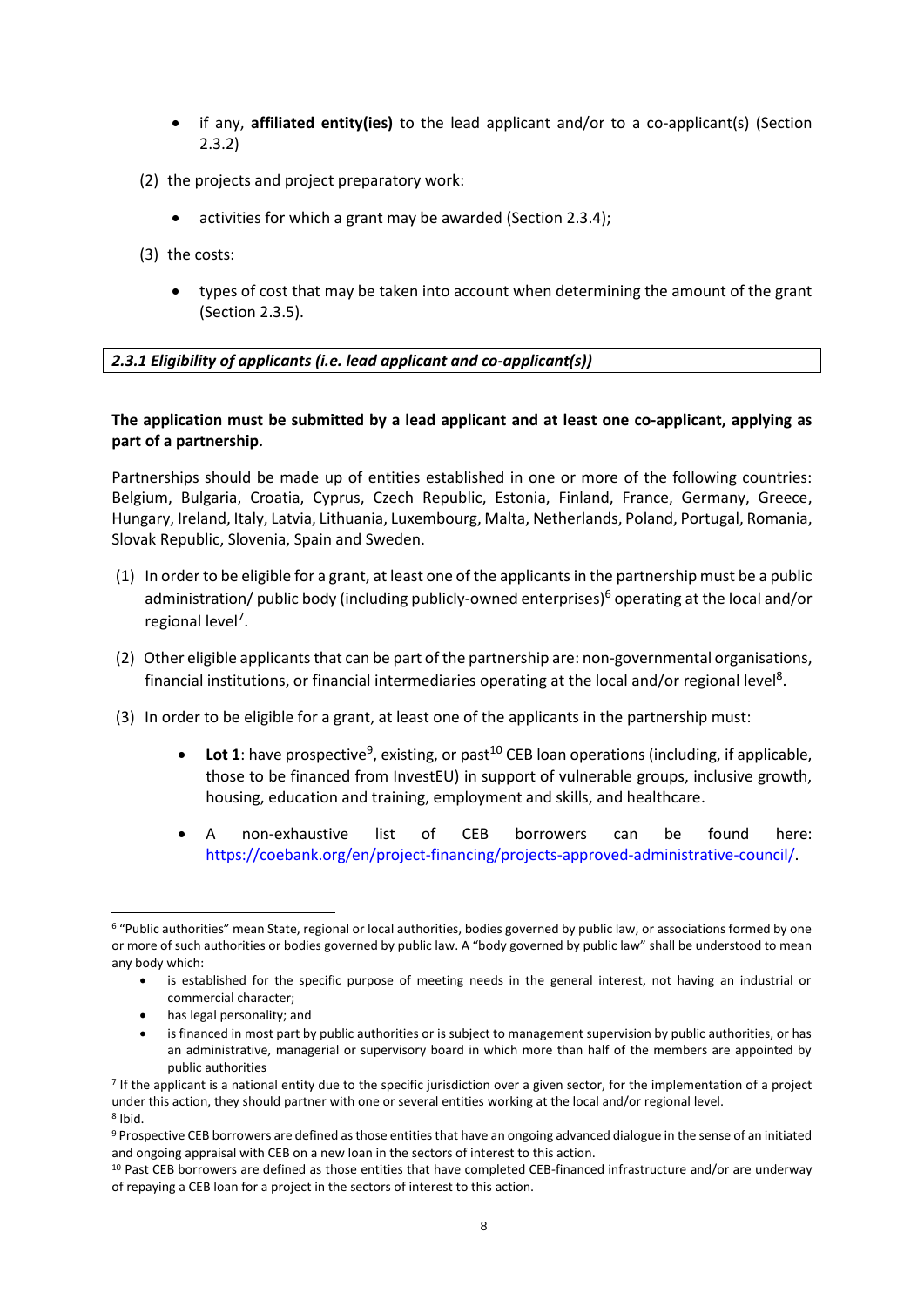• **Lot 2**: express and substantiate, in the form of a commitment letter, a high degree of interest in utilizing financial instruments, specifically CEB loans, for the inclusion of migrants.

(4) Any of the eligible applicants can serve as a lead applicant or co-applicant. The members of the partnership shall decide their composition for the purpose of submitting an application to this Call for Proposals.

(5) Entities may not participate in this call for proposals or be awarded grants if they are in any of the following situations:

a. have engaged in corrupt, fraudulent, coercive or collusive practices to obtain the award;

b. have been convicted by a final court decision of one of the following acts: fraud, corruption, money laundering, participation in a criminal organisation or any other unlawful activity;

c. are subject to bankruptcy or are being wound up, have suspended their business activities or are having their affairs administered by a court, have entered into an arrangement with creditors, or are in any analogous situation arising from a similar procedure under national laws or regulations;

d. have been convicted of an offence concerning professional conduct by a judgment which has the force of res judicata,

e. following another grant award procedure, have been declared by a court or an arbitration tribunal to be in serious breach of contract for failure to comply with their contractual obligations; f. have not fulfilled obligations relating to the payment of social security contributions or taxes in accordance with the legal provisions of the country in which they are established or those of the country where the contract is to be performed;

g. are not eligible for financing pursuant to the CEB's Policy on Non-compliant/Uncooperative Jurisdictions; and/or

h. have been cross-debarred by the Multilateral Development Banks having signed the Agreement for Mutual Enforcement of Debarment Decisions dated 9 April 2010, as amended from time to time.

In the grant application form ('declaration(s) by the lead applicant'), the lead applicant must declare that none of the lead applicant, the co-applicant(s) and affiliated entity(ies) is in any of the situations listed above.

#### **Lead applicant**

The lead applicant is directly responsible for the preparation, management and implementation of the action (while some tasks under the action may be carried out by the co-applicant(s) and/or affiliated entity(ies), the direct responsibility always lies with the lead applicant).

If awarded the grant, the lead applicant will become the "Beneficiary" under the grant agreement. The "Beneficiary" is the main interlocutor of the CEB. It represents and acts on behalf of the partnership and coordinates the design and implementation of the action.

The lead applicant must act with co-applicant(s) and/or affiliated entity(ies) as specified hereafter and under the grant agreement to be concluded between the CEB and the lead applicant.

#### **Co-applicant(s)**

Co-applicants participate in designing and implementing the action, and the costs they incur are eligible in the same way as those incurred by the lead applicant.

Co-applicants must satisfy the eligibility criteria as applicable to the lead applicant himself.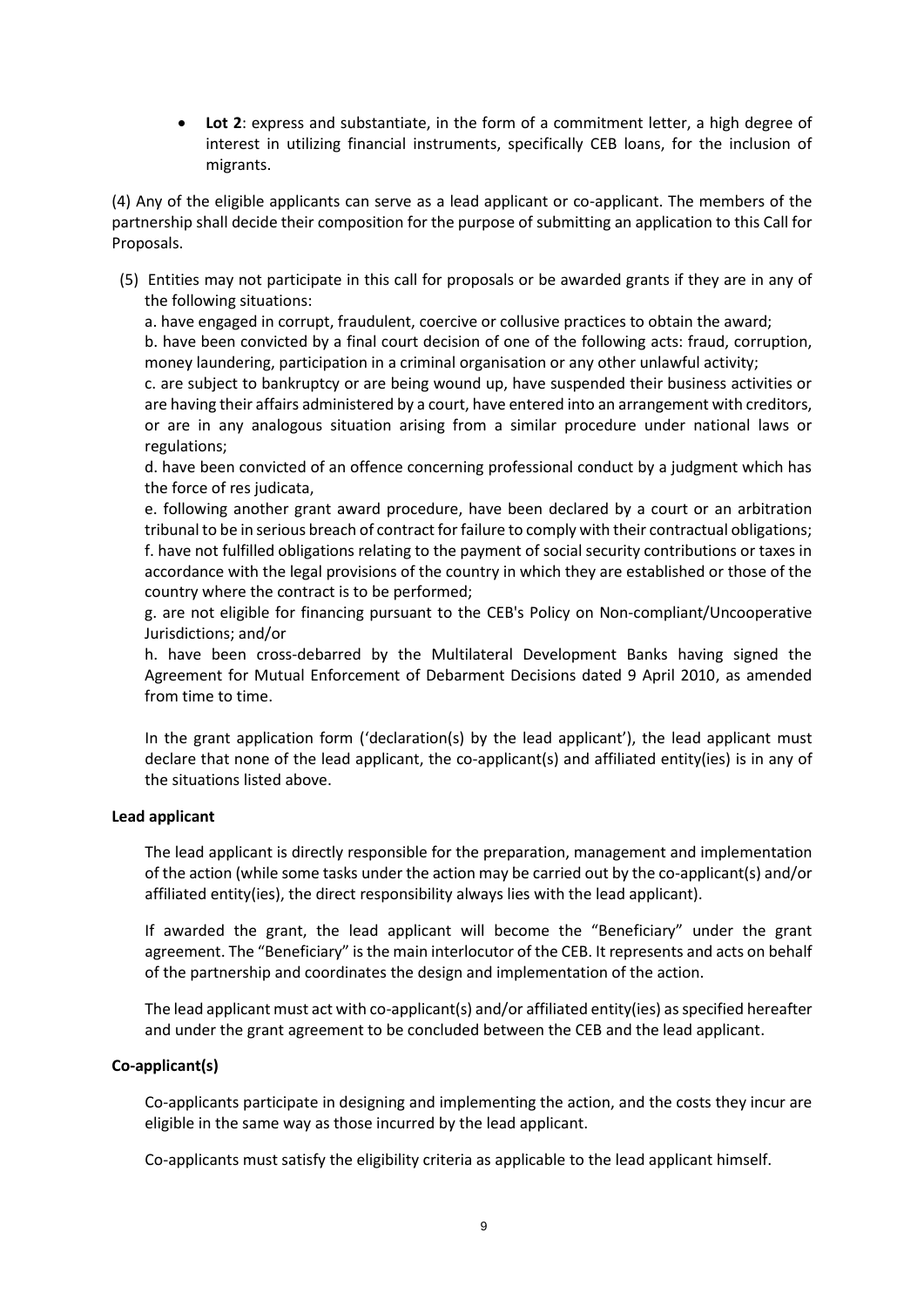Co-applicants must sign the mandate in Section 3 of the grant application form.

If awarded the grant, the co-applicant(s) will become co-beneficiary(ies) in the action (together with the lead applicant).

#### **EU restrictive measures**

Applicants included in and/or concerned by the lists of EU restrictive measures at the moment of the award decision cannot be awarded the grant.<sup>11</sup> EU restrictive measures are directly applicable in the European Union and must be given effect when implementing the EU budget. Implementing partners must ensure that funds are only disbursed in accordance with EU law, including therefore the implementation of EU restrictive measures. The obligation to ensure compliance with the EU restrictive measures applies down to the level of final beneficiary.

#### *2.3.2 Affiliated entities*

#### **Affiliated entities**

1

The lead applicant and its co-applicant(s) may act with affiliated entity(ies).

**Only the following entities may be considered as affiliated entities to the lead applicant and/or to co-applicant(s):** entities having a structural link with the applicants (i.e. the lead applicant or a coapplicant), in particular a legal or capital link.

This structural link encompasses mainly two notions:

(i) Control on the annual financial statements, consolidated financial statements and related reports of certain types of undertakings:

Entities affiliated to an applicant may hence be:

- Entities directly or indirectly controlled by the applicant (daughter companies or firsttier subsidiaries). They may also be entities controlled by an entity controlled by the applicant (granddaughter companies or second-tier subsidiaries) and the same applies to further tiers of control;
- Entities directly or indirectly controlling the applicant (parent companies). Likewise, they may be entities controlling an entity controlling the applicant; or
- Entities under the same direct or indirect control as the applicant (sister companies).
- (ii) Membership, i.e. the applicant is legally defined e.g. as a network, federation or association in which the proposed affiliated entities also participate or the applicant participates in the same entity (e.g. network, federation or association) as the proposed affiliated entities.

The structural link shall as a general rule be neither limited to the action nor established for the sole purpose of its implementation. This means that the link would exist independently of the award of the grant; it should exist before the call for proposals and remain valid after the end of the action.

<sup>&</sup>lt;sup>11</sup> The up-to-date lists of sanctions are available at [www.sanctionsmap.eu.](http://www.sanctionsmap.eu/) Please note that the sanctions map is an IT tool for identifying the sanctions regimes. The source of the sanctions stems from legal acts published in the Official Journal of the EU (OJ). In case of discrepancy between the legal acts published in the OJ and the sanctions map the OJ prevails.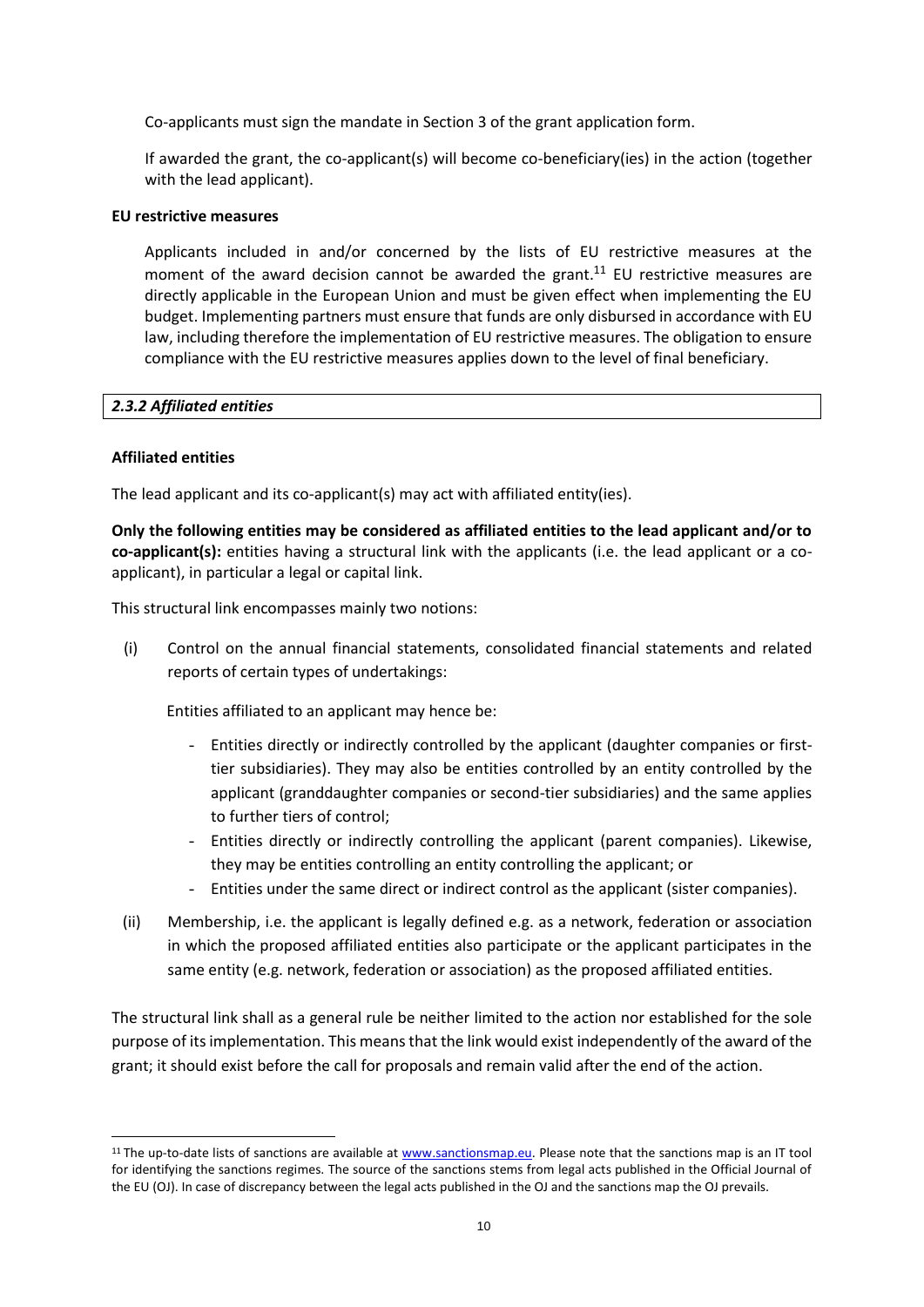By way of exception, an entity may be considered as affiliated to an applicant even if it has a structural link specifically established for the sole purpose of the implementation of the action in the case of socalled 'sole applicants' or 'sole beneficiaries'. A sole applicant or a sole beneficiary is a legal entity formed by several entities (a group of entities) which together comply with the criteria for being awarded the grant. For example, an association is formed by its members.

# What is not an affiliated entity?

The following are not considered entities affiliated to an applicant:

- Entities that have entered into a (procurement) contract or subcontract with an applicant, act as concessionaires or delegates for public services for an applicant.
- Entities that receive financial support from the applicant.
- Entities that cooperate on a regular basis with an applicant on the basis of a memorandum of understanding or share some assets.
- Entities that have signed a consortium agreement under the grant agreement (unless this consortium agreement leads to the creation of a 'sole applicant' as described above).

# How to verify the existence of the required link with an applicant?

The affiliation resulting from control may in particular be proved on the basis of the consolidated accounts of the group of entities the applicant and its proposed affiliates belong to.

The affiliation resulting from membership may in particular be proved on the basis of the statutes or equivalent act establishing the entity (e.g. network, federation or association) which the applicant constitutes or in which the applicant participates.

If the applicants are awarded a grant, their affiliated entity(ies) will not become beneficiary(ies) of the action and signatory(ies) of the grant agreement. However, they will participate in the design and in the implementation of the action and the costs they incur (including those incurred for implementation contracts and financial support to third parties) may be accepted as eligible costs, provided they comply with all the relevant rules already applicable to the beneficiary(ies) under the grant agreement.

Affiliated entity(ies) must satisfy the same eligibility criteria as the lead applicant and the coapplicant(s). They must sign the affiliated entity(ies) statement in Annex A-1 or Annex A-2 (as applicable), Section 3.

#### *2.3.3 Associates and Contractors*

The following entities do not qualify as 'applicants' or 'affiliated entities' and they do not have to sign the 'mandate for co-applicant(s)' or 'affiliated entities' statement':

#### • **Associates**

Other organisations or individuals may be involved in the action as 'associates'. Such associates may not receive funding from the grant. *Per diem* or travel costs for the attendance of the meetings they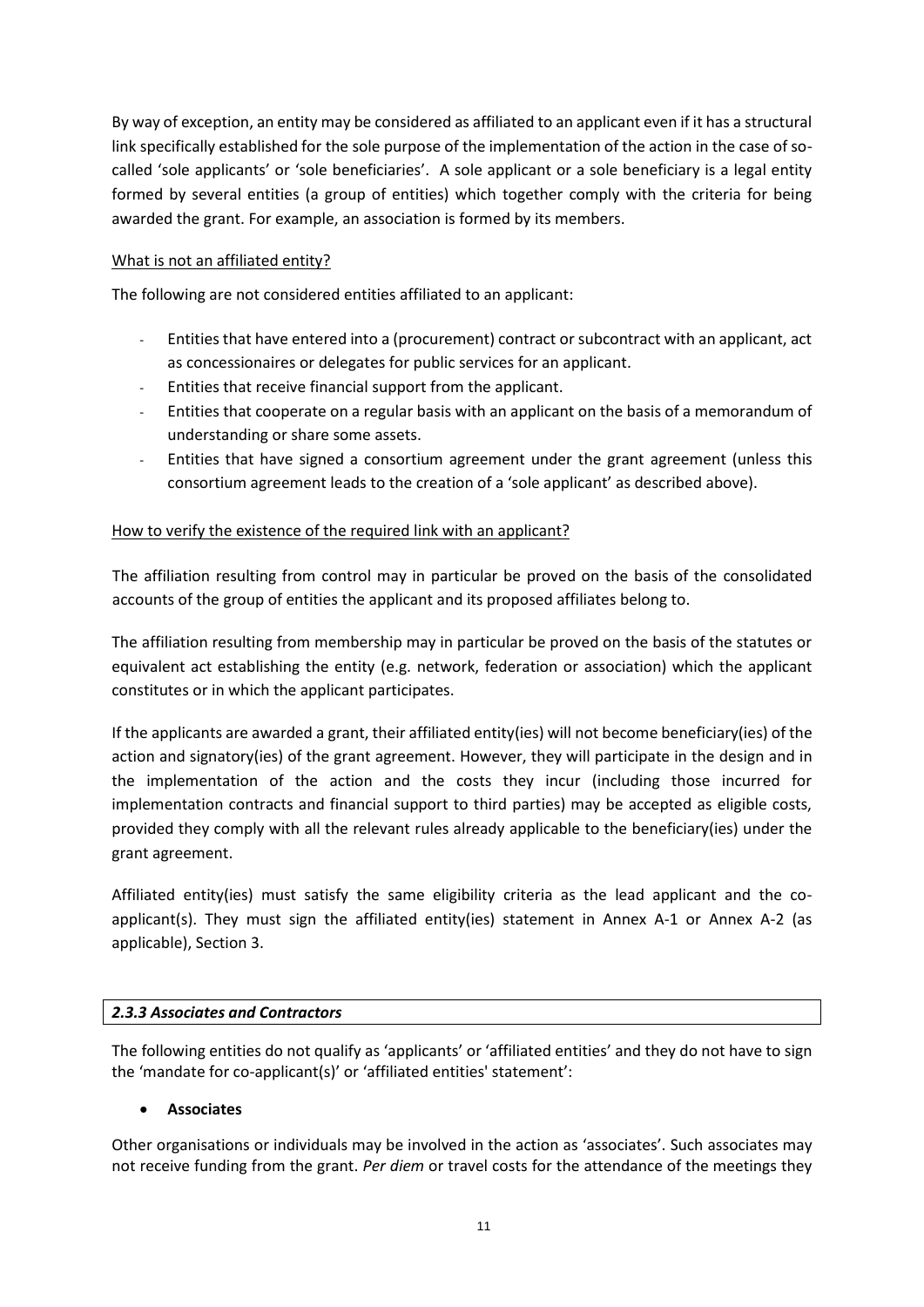are invited in can be considered eligible costs of the project. Associates do not have to meet the eligibility criteria referred to in Section 2.3.1, with the exception of being established in one of the countries listed thereof. Associates must be mentioned in the grant application form.

# • **Contractors**

The applicants and their affiliated entities are permitted to award contracts to 'contractors'. Associates or affiliated entity(ies) cannot be contractors in the project.

The procurements under the Projects will be implemented by the applicant in the partnership that is a public administration/ public body and as such is subject to national public procurement law. To be eligible for financing under the Grant, procurement carried out in accordance with the above shall be in line with the CEB's Procurement Guidelines. In particular, the Procurement Plan (as such term is defined under the Procurement Guidelines), and any update thereof, indicating the procurement methods for each contract shall be submitted to the CEB for approval. Upon receipt, the CEB will inform the applicant of the scope of review that will be carried out for each contract.

# **EU restrictive measures**

Associates and contractors included in and/or concerned by the lists of EU restrictive measures at the moment of the award decision cannot be involved in the implementation of the action.<sup>12</sup> EU restrictive measures are directly applicable in the European Union and must be given effect when implementing the EU budget. Implementing partners must ensure that funds are only disbursed in accordance with EU law, including therefore the implementation of EU restrictive measures. The obligation to ensure compliance with the EU restrictive measures applies down to the level of final beneficiary.

# <span id="page-11-0"></span>*2.3.4 Eligible projects and project preparatory work: activitiesfor which an application may be made*

# 2.3.4.1. Definition

The proposed activities must be aligned with the objectives of this Call for Proposals and should fall within one of the following two lots:

**Lot 1:** Projects OR Projects combined with project preparatory work for new projects; or

**Lot 2:** Project Preparatory Work

#### 2.3.4.2 Duration

The initial planned duration of the action may not exceed 24 months.

#### 2.3.4.3 Sectors or themes

Migrant integration; social inclusion; housing; education and training; employment and skills; healthcare; support to vulnerable groups. Actions should fall under one or more of these sectors or themes.

# 2.3.4.4 Location

1

<sup>&</sup>lt;sup>12</sup> The up-to-date lists of sanctions are available a[t www.sanctionsmap.eu.](http://www.sanctionsmap.eu/) Please note that the sanctions map is an IT tool for identifying the sanctions regimes. The source of the sanctions stems from legal acts published in the Official Journal of the EU (OJ). In case of discrepancy between the legal acts published in the OJ and the sanctions map the OJ prevails.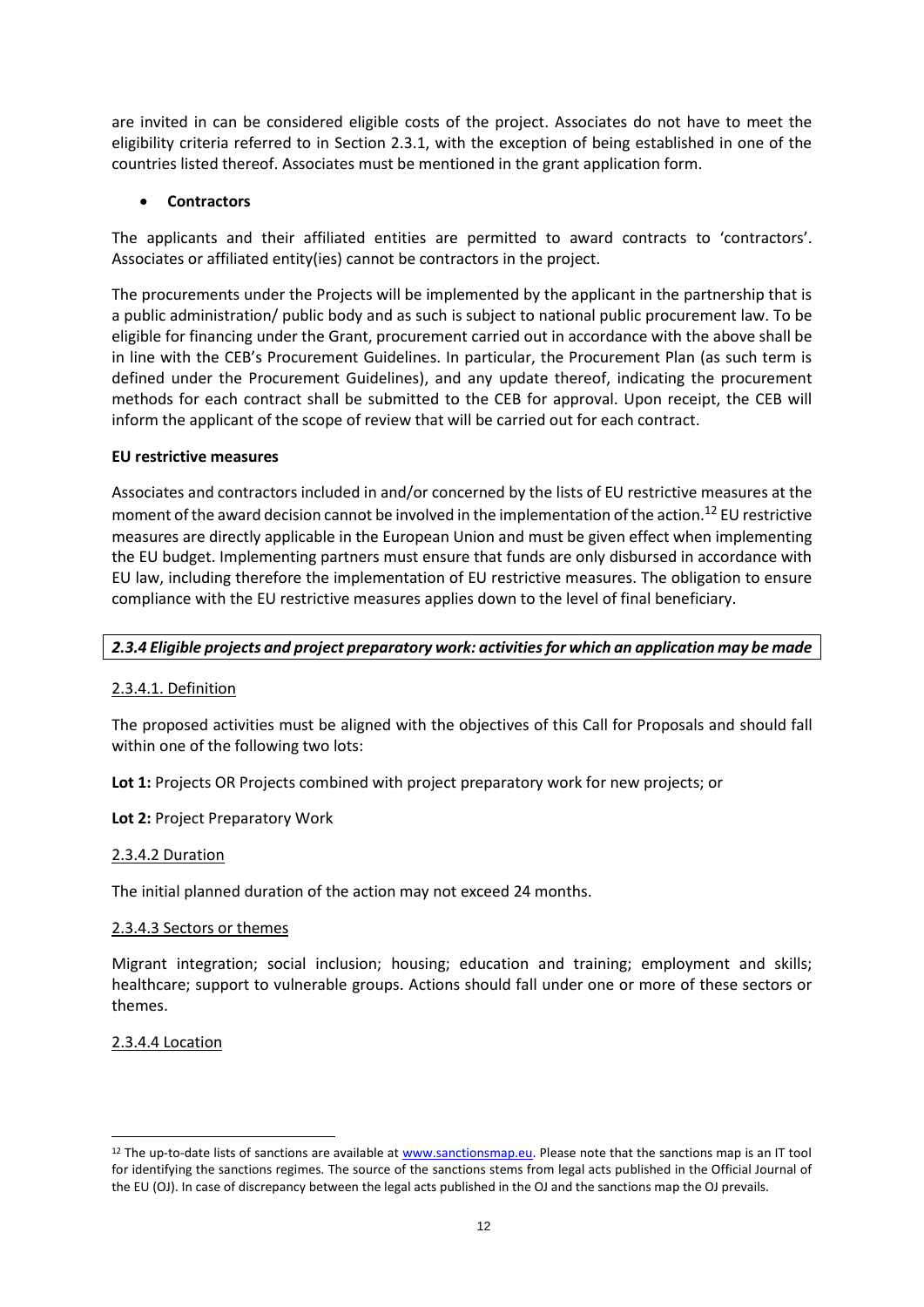The project/project preparatory activities must take place in one of the countries listed under Section 2.3.1.

The activities should be implemented at the local or regional level, with specific focus on cities and regions which face migratory pressures and have a higher number of migrant inhabitants.

#### 2.3.4.5 Lots

The projects can fall in one of the following two lots, and should be aligned with the objectives of this call for proposals (specified under Section 2.1):

# **Lot 1:** Projects OR Projects combined with project preparatory work for new projects

Under Lot 1 the applicants can submit proposals to receive funding for the implementation of standalone projects in the area of migrant inclusion in either one or more of the four sectors of interest: housing, education and training, employment and skills, and healthcare. Projects can either be 1) new, piloting new and innovative approaches, 2) expansion of existing projects/activities, or 3) replication of a project successfully implemented in the past.

Applicants can also submit, within one proposal, requests for funding of projects *and* funding for preparatory work for new projects which are to be financed through CEB loans, for migrant inclusion in the four sectors of interest. Such new projects may or may not be related to the other activities proposed by the same applicant and funded by PAFMI. The project preparatory activities include but are not limited to: pre-feasibility and feasibility studies, SWOT analysis, investment option analysis, etc. In the case that the submitted proposal includes the project preparatory work component, applicants should substantiate, in the form of a commitment letter, their interest to obtain a CEB loan to finance such a project.

#### Lot 2: Project Preparatory Work

Applications under Lot 2 can be submitted from entities who want to prepare new projects which are to be financed through financial instruments, specifically CEB loans, for migrant inclusion in the four sectors of interest: housing, education and training, employment and skills, and healthcare. Potential project preparatory activities include but are not limited to: pre-feasibility and feasibility studies, SWOT analysis, investment option analysis, etc. Applicants under Lot 2 should substantiate, in the form of a commitment letter, their interest to obtain a CEB loan to finance such a project.

#### 2.3.4.6 Types of expected activities

# **Projects (Lot 1)**

For the implementation of projects in the area of migrant inclusion, applicants should propose activities in either one or more of the four sectors of interest: housing, education and training, employment and skills, and healthcare. It is encouraged that projects include a combination of sectoral activities with an integrated, cross-cutting approach.

Proposals should be relevant to the country context as regards migrants and refugees. They shall allow for the selection and support of activities that address real and concrete needs through a "bottom up approach". In other words, the solutions to integration challenges are to be proposed and implemented by the stakeholders (i.e. partnerships of different entities) that witness those challenges daily in their work and have the expertise to tackle them.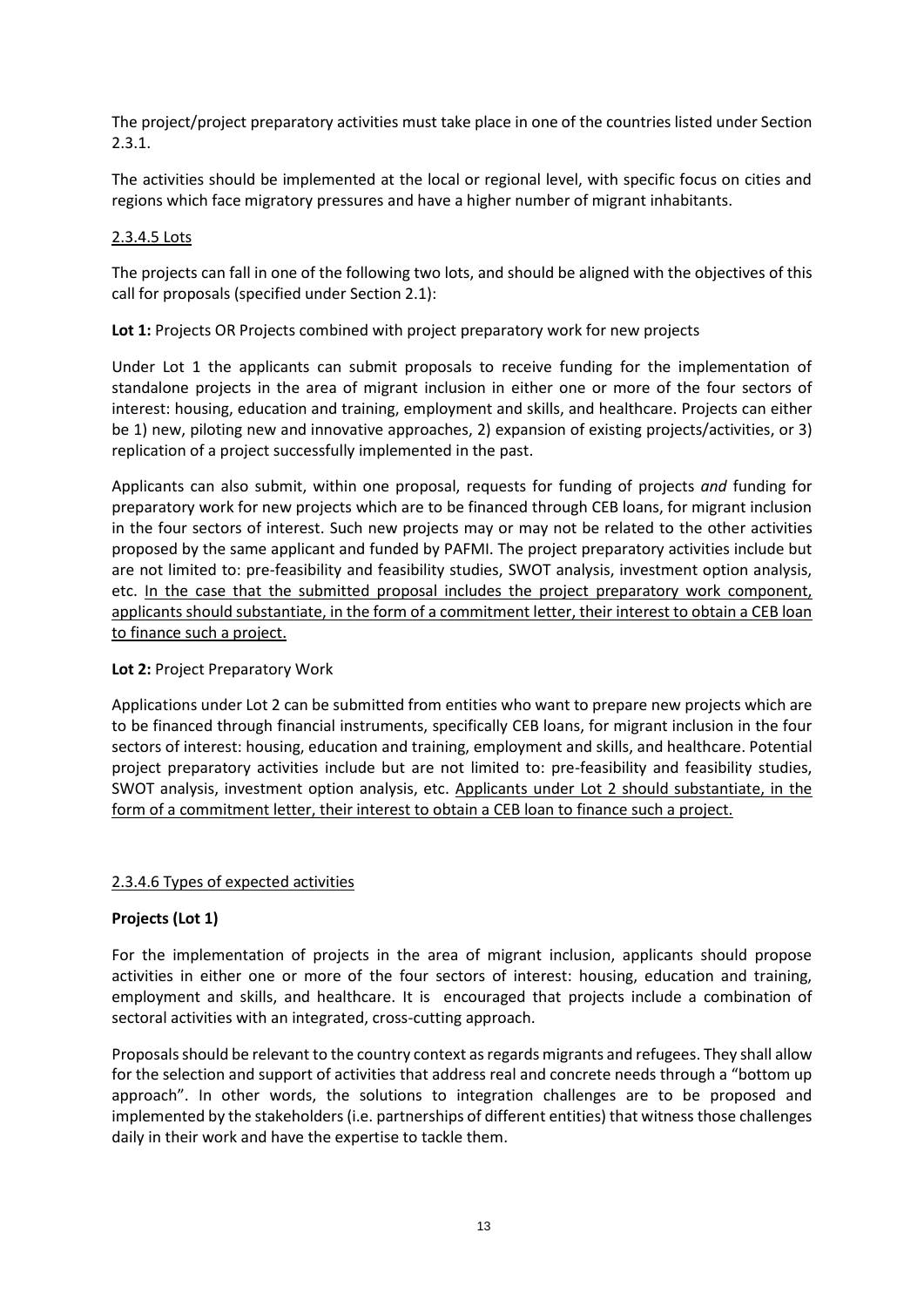Proposals may consist of the expansion of already existing social inclusion projects to include migrants. Relevant stakeholders should be consulted in the preparation of the proposal, as well as in the arrangements for the implementation of the action.

The CEB encourages applications to:

- have an integrated and inclusive approach (i.e. considering aspects such gender equality and mainstreaming of gender issues)
- have a human rights-based approach (including equality and non-discrimination)
- propose activities that strive to produce a positive social impact
- capitalise on previous achievements and on lessons learned from national and European experiences
- propose activities which include the host society in the migrant integration process
- propose innovative solutions to be implemented by multi-stakeholder partnerships
- address, to the extent possible, capacity building of relevant institutions to support future similar initiatives.

In addition to the above, submitted proposals shall:

- contain an appropriate methodology
- describe the general management and coordination of the action
- put emphasis on the sustainability of the proposed project, including a clearly defined project monitoring framework as appropriate (with goals, indicators, evaluation mechanisms)
- have an adequate implementation timeline that coincides with maximum duration (as per Section 2.3.4.2)

demonstrate, to the extent possible, the applicant's capacity to mitigate potential social and/or environmental risks that may arise during implementation.

# **The following list (below) of potential activities that can be proposed as part of projects is nonexhaustive. Applicants are encouraged to come up with their own proposals.**

# **Housing**

Activities in the housing sector to be potentially financed by the action should aim to support access to housing for migrants and fight discrimination and segregation (including geographical) in terms of housing. Such activities may include the following:

- Development of innovative housing models, including autonomous housing, for migrants and vulnerable groups;
- Training, development of tools and awareness raising on fighting discrimination in the housing market, especially tackling of territorial segregation;
- Development and support of incentive schemes for housing of migrants; and
- Supporting housing agencies in developing community-involvement activities (e.g. communal vegetable-gardens, communal spaces in buildings for neighbour activities, etc.)

# **Employment and Skills**

Activities under this pillar aim to provide resources to increase the employability and to facilitate selfemployment of migrants, especially while their migration/refugee status is being validated by host authorities. The CEB encourages applicants to propose to the extent possible, gender-sensitive activities and those related to self-employment. Activities to potentially fall under this pillar include: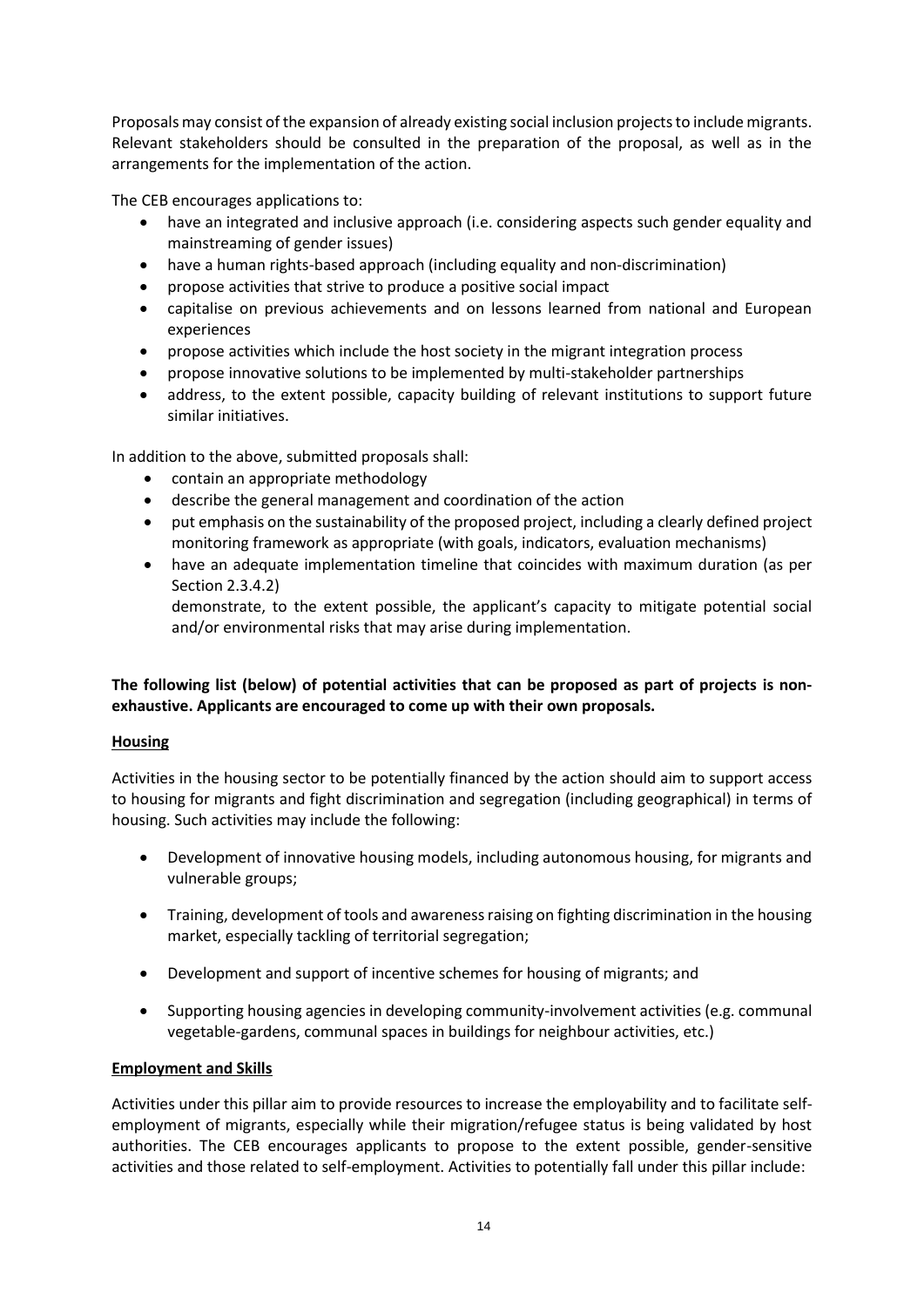- Non-formal TVET initiatives targeting specific vulnerable migrant groups, implemented in cooperation with private sector and civil society organizations (CSOs);
- Non-formal business skills and entrepreneurship/mentorship educational programs and peerto-peer learning to facilitate self-employment, including programs tailored towards women;
- Opening up mainstream entrepreneurship support structures to migrants and including entrepreneurship in integration programs;
- Establishment of social inclusion one-stop-shops to educate and assist migrants and vulnerable groups on a variety of issues they face for social integration, operating of businesses, participation in recruitment processes, etc.;
- Facilitation of access to finance for migrants by supporting Micro Finance Institutions (MFIs) in creating/launching products tailored to their needs. This would enable micro-credit providers to reach more migrants and support them in obtaining micro-loans (e.g. through outreach activities organized with the active participation and support of municipalities, financial literacy trainings and savings schemes support for the micro-loans beneficiaries);
- Capacity building actions targeted to MFIs, such as communication/outreach products, development of intervention/business plan(s), development of concrete optimized impact investments combining loans and grants;
- Training, development of tools and awareness raising on fighting discrimination in the recruitment process and in the workplace; and
- Development of social and counselling services to support labour integration and access to social rights (income).

#### **Education and Training**

Initiatives to improve the educational outcomes of migrants are highly encouraged as steps towards their inclusion in host countries. Activities to be potentially supported under the pillar can include:

- Support to early childhood education for children of migrants, including by covering enrolment costs, introducing programs tailored to children of third-country nationals, purchase of learning supplies etc. – in integrated mainstream settings;
- Provision of advanced civic, language and digital skills training;
- Provision of language training to case handlers to facilitate communication and integration;
- After school leisure activities and sports, in integrated mainstream school settings;
- Development of course material, volunteering or mentoring initiatives to support the integration of migrants;
- Facilitating conversion of educational credits appropriated in home countries by linking thirdcountry nationals to respective central level authorities; and
- Provision of teacher trainings to equip them with the necessary skills and resources to manage multicultural, multilingual and religiously diverse classrooms.

#### **Healthcare**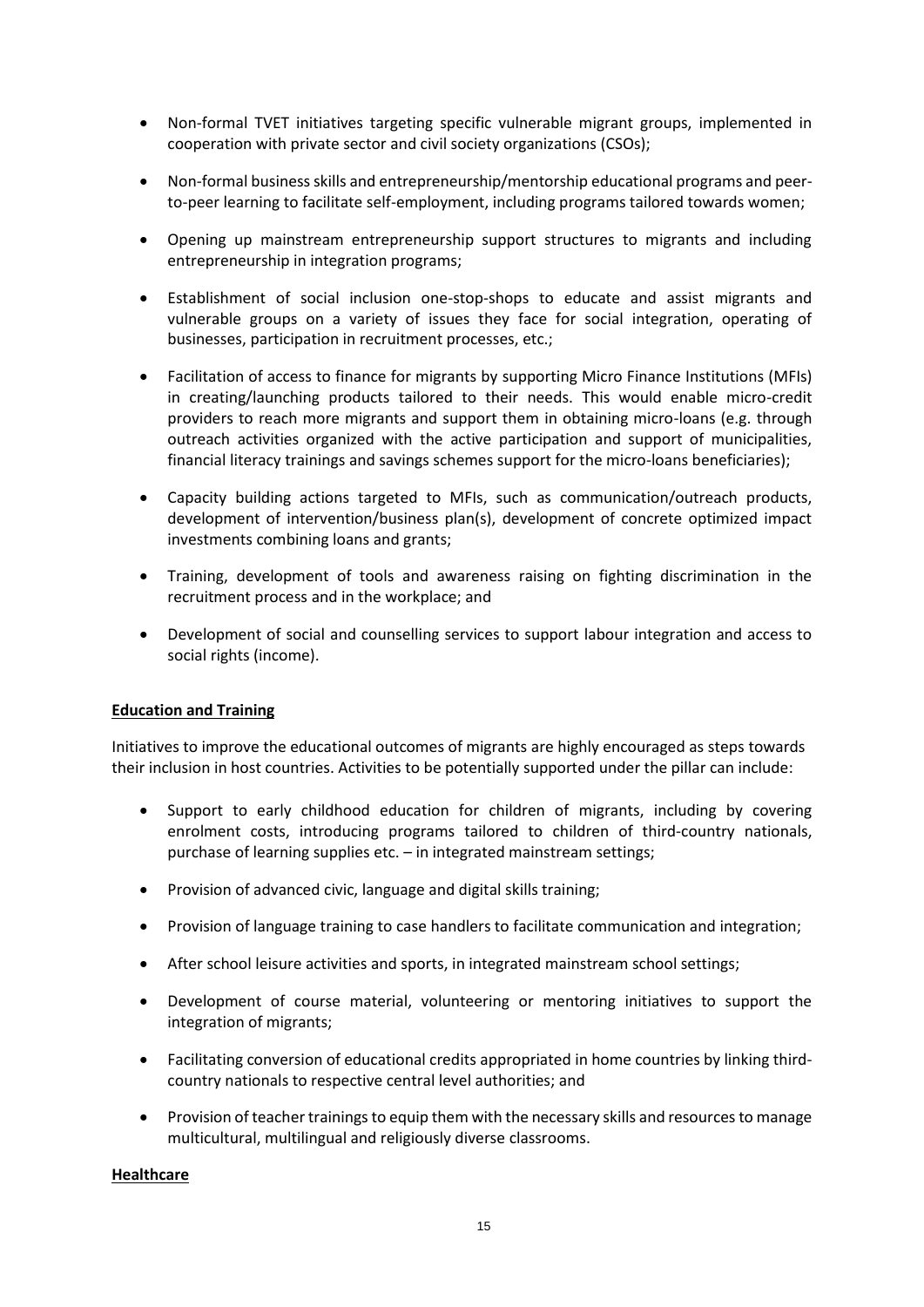Activities in the healthcare sector should aim to address, to the extent possible, the following migrantspecific challenges: lack of access or limited health insurance (in some countries) depending on residence status, lack of knowledge on how to access services, financial resources, concentration of migrants in some disadvantaged areas with lower access to quality health services, language and cultural barriers and lack of adaptation of national systems to the specific needs of migrants. Potential activities can include:

- Awareness raising activities targeted at migrants on their healthcare rights, including those related to health insurance;
- Provision of training to health care workers on diversity management and the needs of women migrants and specific migrant groups (migrants with trauma, victims of trafficking in human beings or gender-based violence, unaccompanied minors, older people, persons with disabilities etc.);
- Activities to improve third country nationals' health literacy and facilitate their access to general health services, including mental health, by providing services adapted to their needs and tackling discrimination, setting up/running of intercultural mediation schemes, etc.

# **Project Preparatory Work/Horizontal Activities (Lot 1 in combination with a Project or Lot 2)**

Either as part of Lot 1 or of Lot 2, applicants can submit proposals for funding of project preparatory activities for projects which are to be potentially financed with a CEB loan in the future.

Potential project preparatory activities that are eligible under this call for proposals, include:

- Pre-feasibility and Feasibility Studies;
- Investment Plans;
- Project detailed designs
- SWOT Analysis;
- Cost-benefit analysis; etc.

Such project preparatory activities can fall under one specific sector or several/all the sectors collectively.

#### 2.3.4.7 Potential additional activities *(non-mandatory)*

In addition to the activities proposed within the available financial envelope (budget) per each lot, the applicants are invited to propose potential additional activities or a greater outreach to beneficiaries should additional financing be made available. Such additional activities or additional outreach should be briefly explained and a separate and non-detailed budget required for their implementation should be presented.

Should the additional funding become available, the CEB will liaise with applicants in order to assess the additional activities proposed and decide on the allocation of such funding.

#### 2.3.4.8 Visibility and dissemination of results

The applicants must take all necessary steps to publicise the fact that the project is funded by the European Union and overseen by the CEB. By the third month of the project, in close cooperation with the CEB, the implementing partner will be requested to prepare a brief communication plan which will cover the entire project period. The plan as well as subsequent major communication deliverables must be approved by the CEB prior to implementation / production and/or use.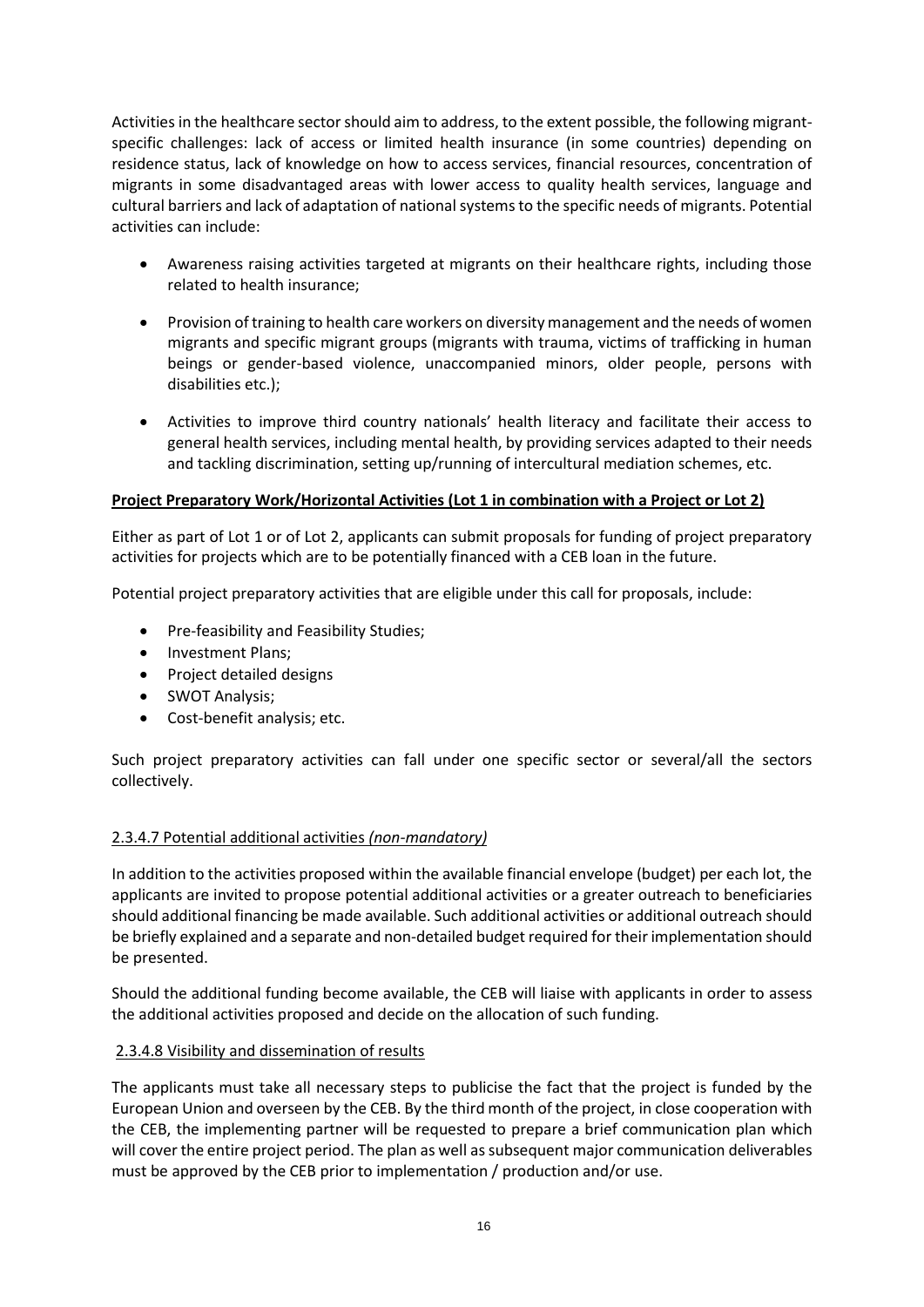The implementing partner will also be required to work together with a dedicated consultant contracted by the CEB for the technical monitoring of the PAFMI as a whole. Based on its project monitoring framework, the implementing partner will have to regularly share the lessons learnt and any best practices resulting from the activity they are implementing. Inputs will be used for the PAFMI communication and visibility materials, including mid-term and final technical reports, summaries and other relevant publications.

# 2.3.4.9 Number of applications and grants per applicants / affiliated entities

The lead applicant may not submit more than one application per Lot under this call for proposals.

The lead applicant may not be a co-applicant or an affiliated entity in another application for the same Lot under this call for proposals.

A co-applicant/affiliated entity may not be the lead applicant, co-applicant or affiliated entity in more than one application for the same Lot under this call for proposals.

#### <span id="page-16-0"></span>*2.3.5 Eligibility of costs: costs that can be included*

#### 2.3.5.1 Types of eligible costs

Only 'eligible costs' can be covered by a grant. The categories of costs that are eligible and non-eligible are indicated below. The budget is both a cost estimate and an overall ceiling for 'eligible costs'.

The reimbursement of eligible costs may be based on actual costs incurred by the beneficiary(ies) and affiliated entity(ies).

Recommendations to award a grant are always subject to the condition that the checks preceding the signing of the grant agreement do not reveal problems requiring changes to the budget (such as arithmetical errors, inaccuracies, unrealistic costs and ineligible costs). The checks may give rise to requests for clarification and may lead the CEB to impose modifications or reductions to address such mistakes or inaccuracies.

#### It is therefore in the applicants' interest to provide a **realistic and cost-effective budget**.

#### 2.3.5.2 Conditions for the eligibility of costs

Eligible costs are costs actually incurred by the applicant and which meet the following criteria:

- − they are incurred within the implementation period;
- − they are indicated in the estimated budget;
- − they are incurred in connection with the project as described and are necessary for its implementation;
- − they are identifiable and verifiable, in particular they are recorded in the applicant's accounting records and determined according to the applicable accounting standards of the country where the applicant is established and according to the applicant's usual cost accounting practices;
- − they comply with the requirements of applicable tax and social legislation; and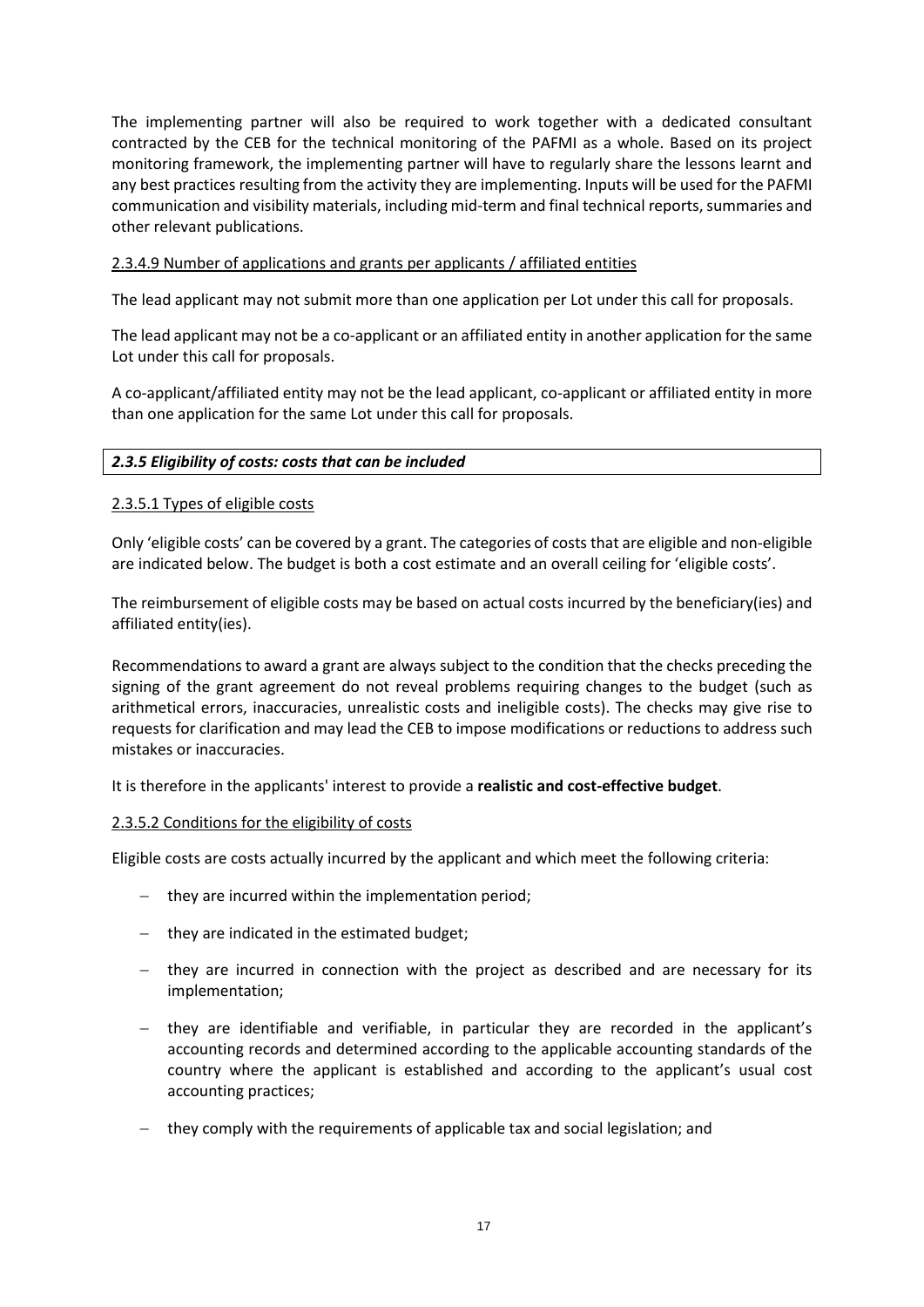− they are reasonable, justified and comply with the principle of sound financial management, in particular regarding economy and efficiency,

## 2.3.5.3 Eligible direct costs

To be eligible under this call for proposals, costs must comply with the provisions of sub-clause 3.1(b) of the standard grant agreement (see Annex C).

In particular, the following categories of costs are eligible direct costs:

(a) Personnel Costs:

- The costs of personnel working under an employment contract with the applicant and assigned to the project, provided that these costs are in line with the applicant's usual policy on remuneration. Those costs include actual salaries and social security contributions and other statutory costs included in the remuneration.
- The costs of Consultants working under a contract with the applicant may also be included under personnel costs, provided that the following conditions are fulfilled:

(i) the person works under conditions similar to those of an employee (in particular regarding the way the work is organised, the tasks that are performed and the premises where they are performed);

(ii) the result of the work belongs to the applicant (unless exceptionally agreed otherwise);

(iii) the costs are not significantly different from the costs of staff performing similar tasks under an employment contract with the beneficiary;

(b) Costs of travel and related subsistence allowances, provided that these costs are in line with the applicant's usual practices on travel

(c) Equipment, assets:

The depreciation costs of equipment or other assets (new or second-hand) as recorded in the applicant's accounting statements, provided that the asset:

> (i) is written off in accordance with the international accounting standards and the beneficiary's usual accounting practices

(ii) the purchase occurred within the implementation period;

(iii) is done in accordance with the applicant's usual purchasing practices provided that the grant is awarded to the tender offering best value for money, or as appropriate, to the tender offering the lowest price. In doing so, it must avoid any conflict of interests.

(d) The costs of renting or leasing equipment or other assets are also eligible, provided that these costs do not exceed the depreciation costs of similar equipment or assets and are exclusive of any finance fee. Only the portion of the equipment's depreciation, rental or lease costs corresponding to the implementation period and the rate of actual use for the purposes of the action may be considered when determining the eligible costs.

(e) Costs of consumables and supplies, provided that: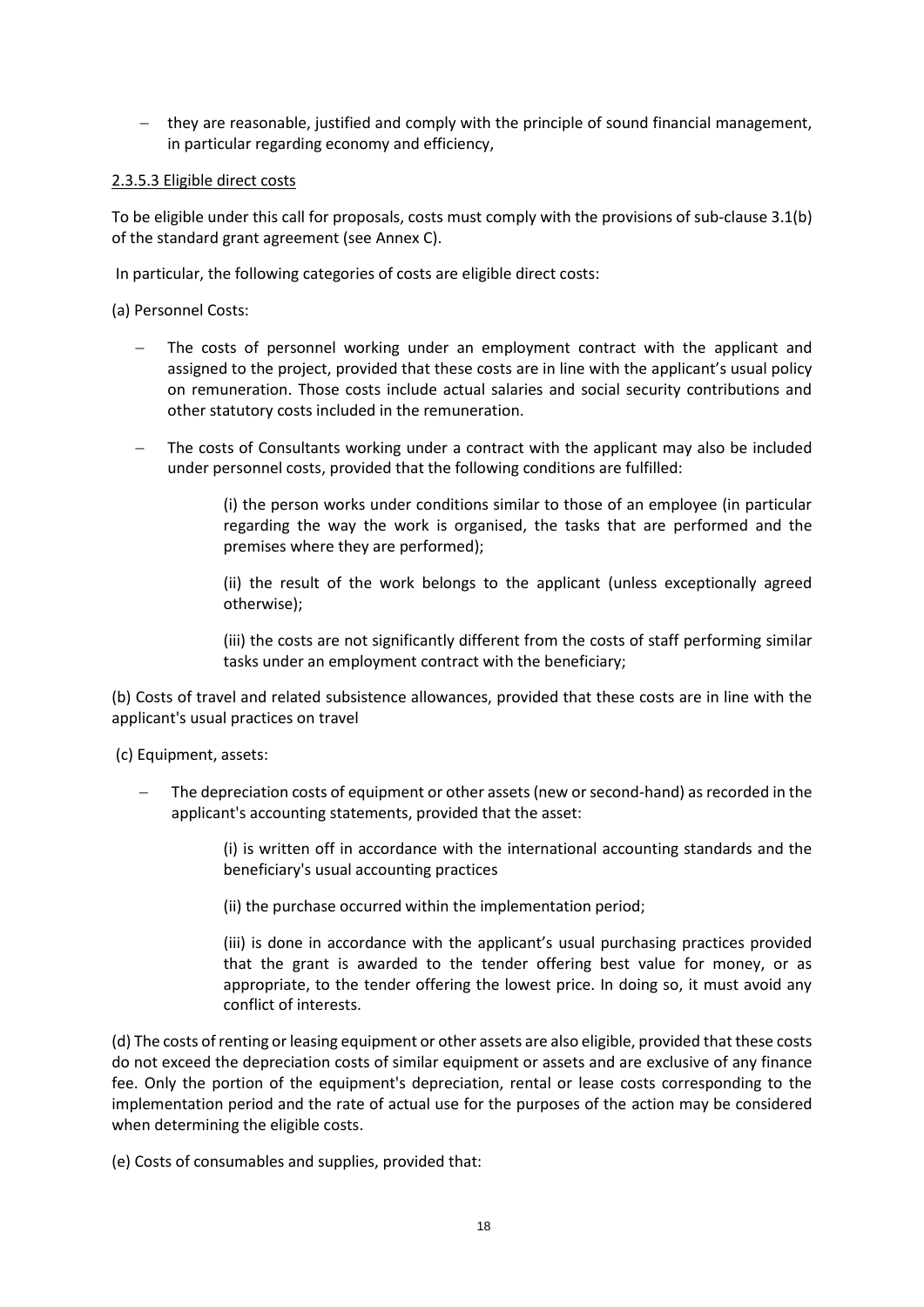(i) purchase is done in accordance with the applicant's usual purchasing practices provided that the grant is awarded to the tender offering best value for money, or as appropriate, to the tender offering the lowest price. In doing so, it must avoid any conflict of interests.

(ii) are directly assigned to the project

(f) Costs arising directly from requirements imposed by the grant agreement (communication and visibility, dissemination of information, specific evaluation of the project, audits, translations, reproduction).

(g) Costs arising directly from the types of activities imposed by the grant agreement and as outlined above necessary for the implementation of the project, including training, mentoring, coaching services and construction assistance.

(h) Duties, taxes and charges paid by the beneficiary, notably value added tax (VAT), provided that they are included in eligible direct costs, and unless specified otherwise in the grant agreement.

In particular, VAT shall be considered as eligible costs, where it is not recoverable under the applicable national VAT legislation and is paid by a beneficiary other than a non-taxable person within the meaning of first subparagraph of Article 13(1) of Council Directive 2006/112/EC.

For the purposes hereof,

- (A) VAT shall be considered as not recoverable if according to national law it is attributable to any of the following activities:
	- (i) exempt activities without right of deduction;
	- (ii) activities which fall outside the scope of VAT;
	- (iii) activities, as referred to in point (i) or (ii), in respect of which VAT is not deductible but refunded by means of specific refund schemes or compensation funds not referred to in Directive  $2006/112/EC^{13}$ , even if that scheme or fund is established by national VAT legislation.
	- (B) VAT relating to the activities listed in Article 13(2) of [Directive 2006/112/EC](https://eur-lex.europa.eu/legal-content/EN/TXT/PDF/?uri=CELEX:32006L0112&from=EN) shall be regarded as paid by a beneficiary other than a non-taxable person within the meaning of the first subparagraph of Article 13(1) of that Directive, regardless of whether those activities are regarded by the Member State concerned as activities engaged in by bodies governed by public law acting as public authorities.

#### 2.3.5.4 Ineligible costs

-

In addition to any other costs which do not fulfil the conditions set out in the grant agreement, the following costs may not be considered eligible:

- − costs declared by the beneficiary(ies) and financed by another action or work programme receiving a European Union or CEB grant;
- − purchases of land or buildings, except where necessary for the direct implementation of the project;

<sup>13</sup> https://eur-lex.europa.eu/legal-content/EN/TXT/PDF/?uri=CELEX:32006L0112&from=EN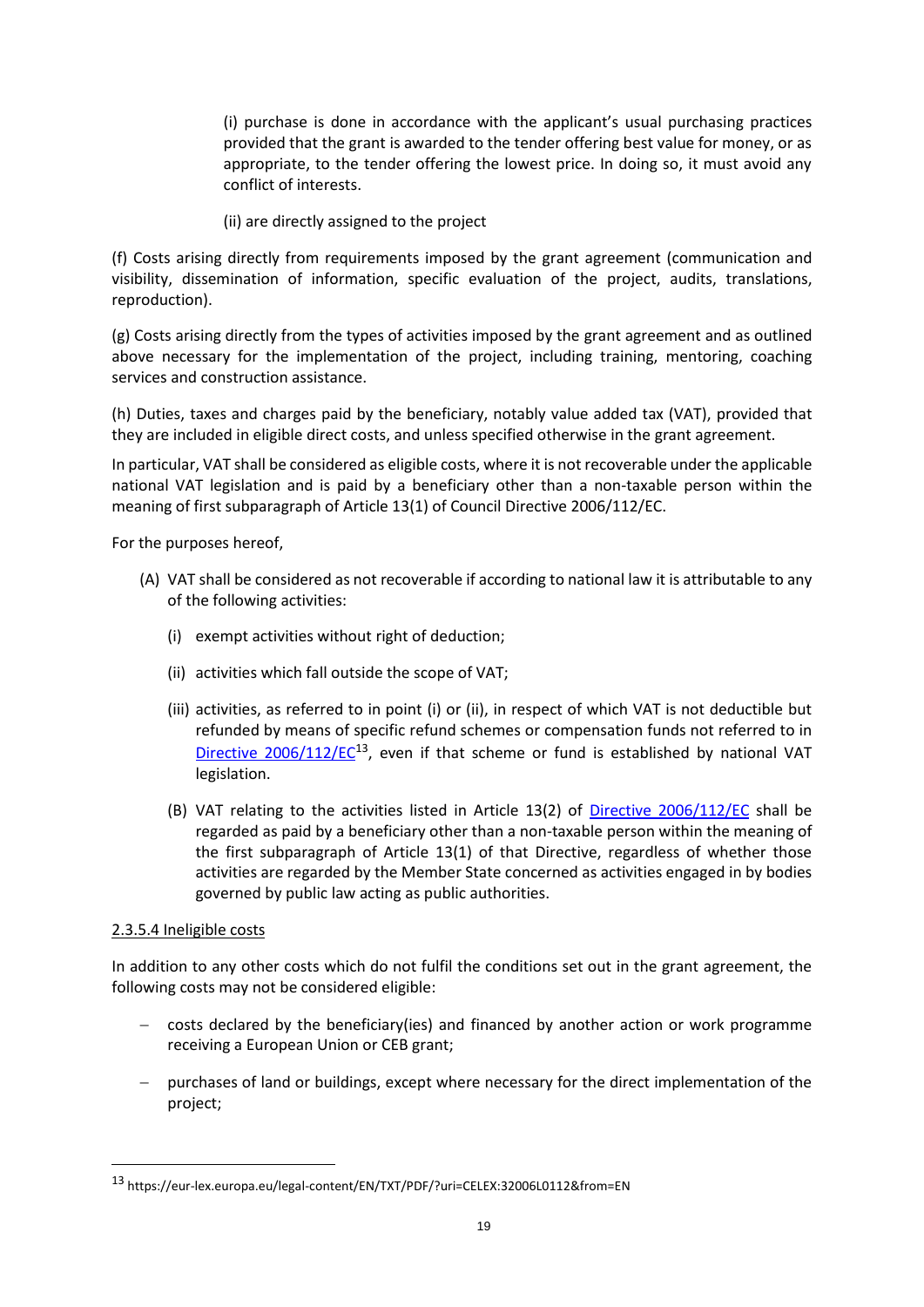- − currency exchange losses;
- salary costs of the personnel of national administrations;
- return on capital and dividends paid by the beneficiary;
- debt and debt service charges;
- provisions for losses or debts;
- − interest owed;
- − doubtful debts;
- exchange losses;
- − costs of transfers from the CEB charged by the bank of the beneficiary;
- contributions in kind from third parties;
- excessive or reckless expenditure; and
- − deductible or recoverable VAT (including VAT paid by public bodies acting as public authority).

#### 2.3.5.5 Expenditure Verification

The applicants (and where applicable their affiliated entities) agree to allocate funds from the action budget for a certified auditor to conduct an expenditure verification pursuant to article 8.3(b) of the standard grant agreements (see Annex C).

#### *2.3.6 Ethics clauses and Code of Conduct*

#### a) Absence of conflict of interest

The applicant must not be affected by any conflict of interest and must have no equivalent relation in that respect with other applicants or parties involved in the project. Any attempt by an applicant to obtain confidential information, enter into unlawful agreements with competitors or influence the evaluation committee or the CEB during the process of examining, clarifying, evaluating and comparing applications will lead to the rejection of its application.

#### b) Respect for human rights as well as environmental legislation

The applicant and its staff must comply with the Convention for the Protection of Human Rights and Fundamental Freedoms dated 4 November 1950, CETS No. 5, as amended from time to time (European Convention on Human Rights), the European Social Charter dated 3 May 1996, CETS No. 163, as amended from time to time, and the CEB's Environmental and Social Safeguards Policy adopted by the CEB's Administrative Council Resolution 1588 (2016).

#### c) Anti-corruption and anti-bribery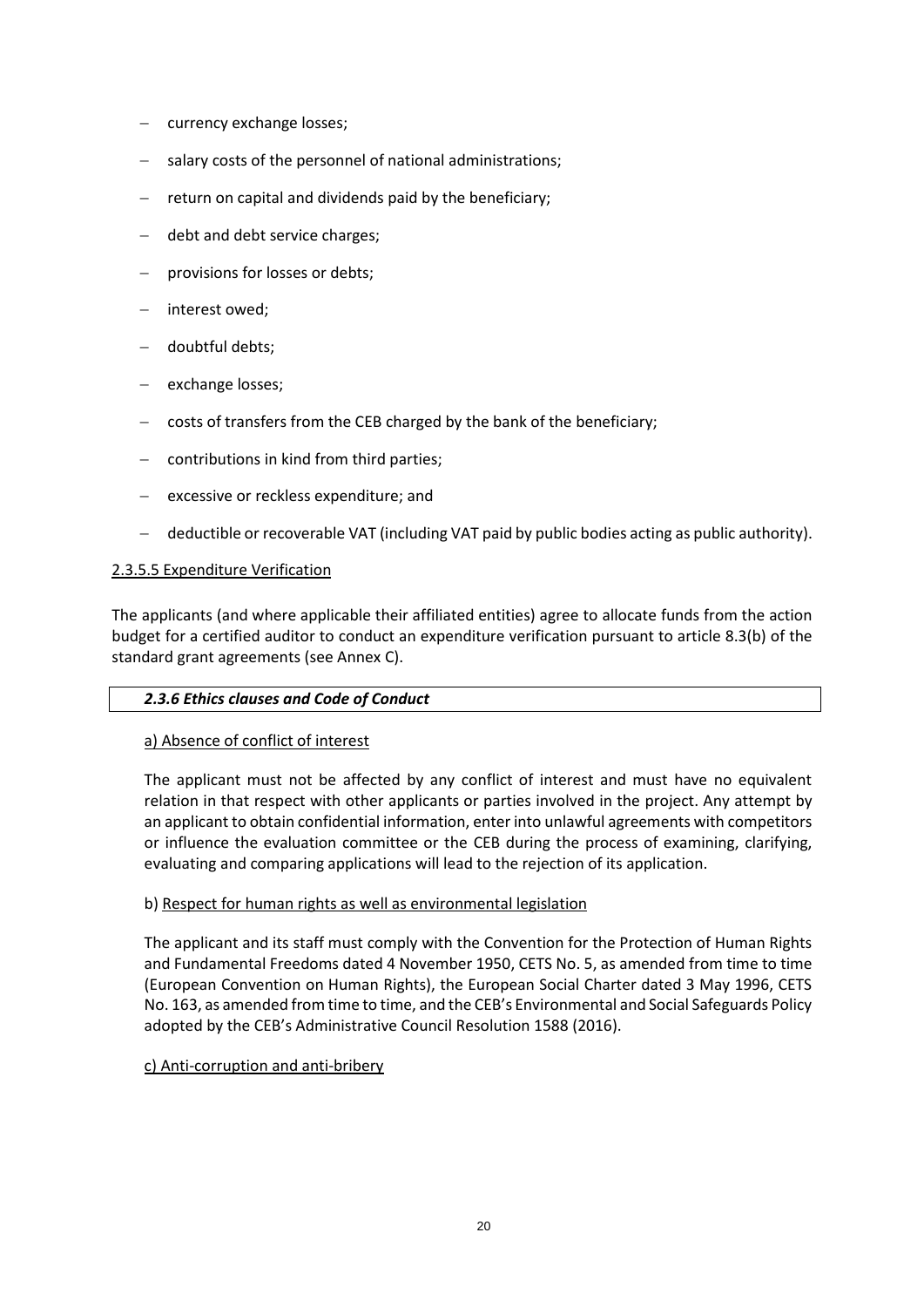Applicants and any affiliated entity(ies) shall exclude entities from award of contracts under the Project, if it/they become(s) aware that such entities or persons having powers of representation, decision making or control over it:

- (i) have been the subject of a final judgement or of a final administrative decision for involvement in any Prohibited Practice, child labour, trafficking in human beings, for circumventing fiscal, social or any other applicable legal obligations, including through the creation of an entity for this purpose or more generally for involvement in a criminal organisation;
- (ii) have been the subject of a final judgement or of a final administrative decision for an irregularity affecting the EU's financial interest;
- (iii) are guilty of misrepresentation in supplying the information required as a condition of participation in the procedure or if they fail to supply this information;
- (iv) have been the subject of a final judgment or of a final administrative decision establishing that the entities have created an entity under a different jurisdiction with the intention to circumvent fiscal, social or any other legal obligations of mandatory application in the jurisdiction of its registered office, central administration or principal place of business;
- (v) have been created with the intention described in item (iv) above as established by a final judgment or a final administrative decision; or
- (vi) are listed in the Early Detection and Exclusion System;
- (vii) are listed in and/or otherwise subject to one or more Sanction Lists.

For the purposes of sub-item (i) above, **"Prohibited Practices"** means any violation of the applicable laws on fraud, corruption, money laundering, financing of terrorism or any other unlawful use of funds.

For the purposes of sub-item (vi) above, "**Early Detection and Exclusion System**" means the system set up by Regulation (EU, Euratom) No 2015/1929 of 28 October 2015, as further amended or substituted, on the financial rules applicable to the general budget of the Union (OJ L 286/1, 30.10.2015) which includes information on the early detection of risks threatening the EU financial interests, on the cases of exclusion from EU funding of legal and natural persons and on the cases of imposition of financial penalties, as available in the official EU website: [https://ec.europa.eu/info/strategy/eu-budget/how-it-works/annual-](https://ec.europa.eu/info/strategy/eu-budget/how-it-works/annual-lifecycle/implementation/anti-fraud-measures/edes/database_en)

[lifecycle/implementation/anti-fraud-measures/edes/database\\_en,](https://ec.europa.eu/info/strategy/eu-budget/how-it-works/annual-lifecycle/implementation/anti-fraud-measures/edes/database_en) or on any successor page, as amended and/or supplemented from time to time.

For the purposes of sub-item (vi) above, **"Sanction List"** means (i) any economic, financial and trade restrictive measures and arms embargoes issued by the EU pursuant to Chapter 2 of Title V of the Treaty on European Union as well as Article 215 of the Treaty on the Functioning of the European Union, as available in the official EU websit[e www.sanctionsmap.eu](http://www.sanctionsmap.eu/) or on any successor page, as amended and supplemented from time to time; or, (ii) any economic, financial and trade restrictive measures and arms embargoes issued by the United Nations Security Council pursuant to Article 41 of the UN Charter as available in the official UN website or on any successor page, as amended and supplemented from time to time.

#### d) Breach of obligations, irregularities or fraud

The CEB reserves the right to suspend or cancel the procedure, where the award procedure proves to have been subject to breach of obligations, irregularities or fraud. If breach of obligations, irregularities or fraud are discovered after the award of the grant, the CEB may refrain from concluding the grant agreement.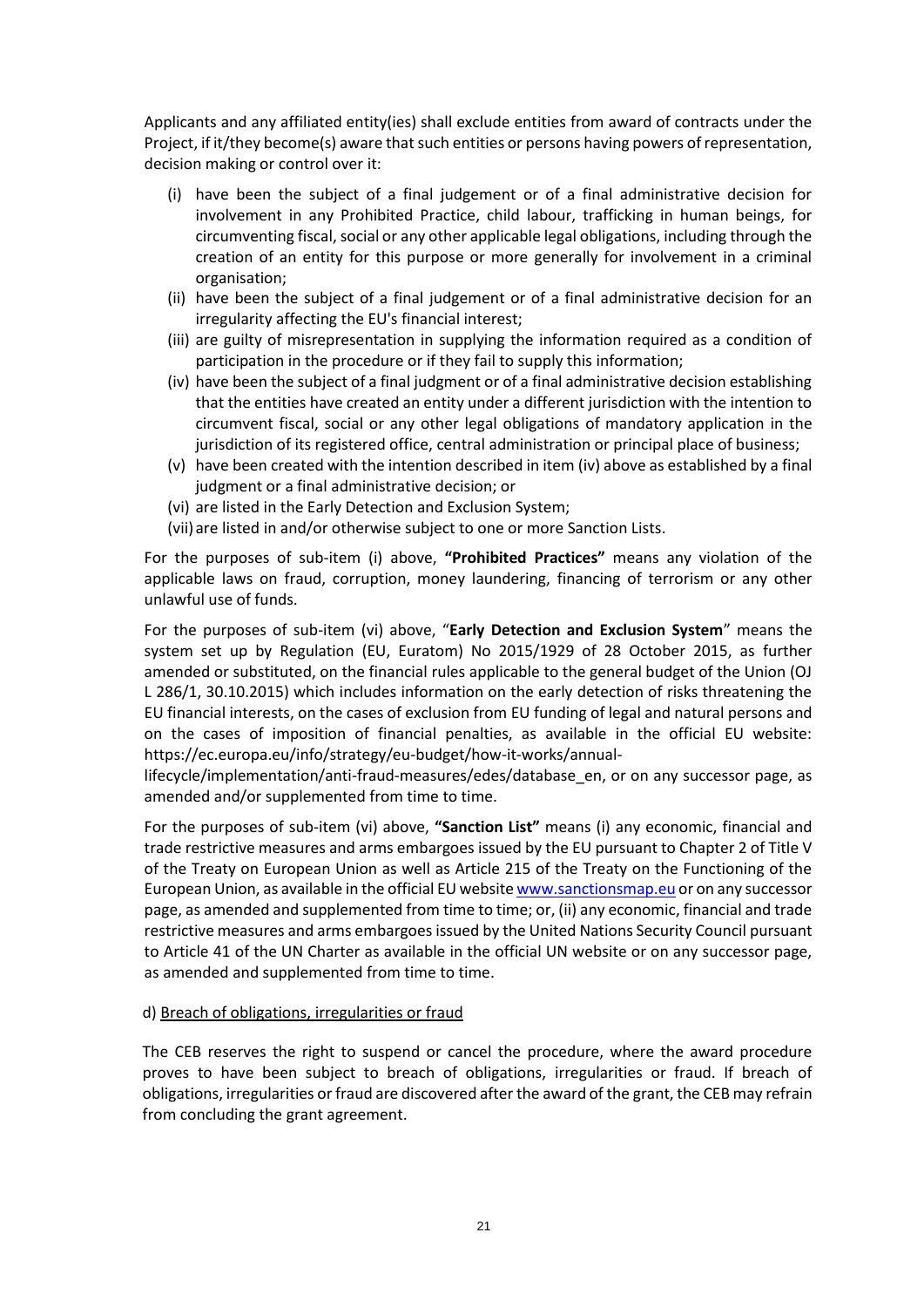#### **2.4 HOW TO APPLY AND THE PROCEDURES TO FOLLOW**

#### <span id="page-21-1"></span><span id="page-21-0"></span>*2.4.1 Applications*

Lead applicants must submit full applications using the grant application form (specific to each Lot) and instructions annexed to these guidelines (Annex A1 or Annex A2). Lead applicants should then keep strictly to the format of the grant application form and fill in the paragraphs and pages in order.

Applicants must apply in English.

Hand-written applications will not be accepted.

It is of utmost importance that the application form and corresponding annexes are completed carefully and clearly, and contain ALL the relevant information concerning the project.

No additional annexes should be sent as they will not be evaluated by the CEB.

Any major inconsistency in the full application (e.g. if the amounts in the budget worksheets are inconsistent) may lead to the rejection of the application.

Clarifications will only be requested when the information provided is unclear and thus prevents the CEB from conducting an objective assessment.

# <span id="page-21-2"></span>*2.4.2 Where and how to send full applications*

Proposals must be submitted by email.

The complete application form and budget must be sent from a corporate entity email account to the following email address: **pafmi\_cfp@coebank.org**.

CEB will provide an acknowledgement of receipt of the applications after the deadline for applications has expired.

Expression of interest sent by any other means will be rejected.

# <span id="page-21-3"></span>*2.4.3 Deadline for submission of full applications*

The deadline for the submission of full applications is **19 July 2022 at 18h00 (Paris time).** Any proposal submitted after the deadline will be automatically rejected.

# <span id="page-21-4"></span>*2.4.4 Further information about full applications*

The CEB will organize an info session on 2 June 2022. Potential applicants that may be interested in participating in the info session must indicate so by email t[o pafmi\\_cfp@coebank.org](mailto:pafmi_cfp@coebank.org) indicating in the subject of the email "INFO SESSION PAFMI". Requests to participate in the info session are accepted until 30 May 2022 at 18h00 (Paris time). CEB will send an invitation to a virtual meeting on Zoom for the info session to the applicants that request so within the established deadline.

Questions may be sent by e-mail no later than 3 July 2022 at 23h59 (Paris time) to the email address listed below, indicating clearly the reference of the call for proposals:

E-mail address: **[pafmi\\_cfp@coebank.org](mailto:pafmi_cfp@coebank.org)**.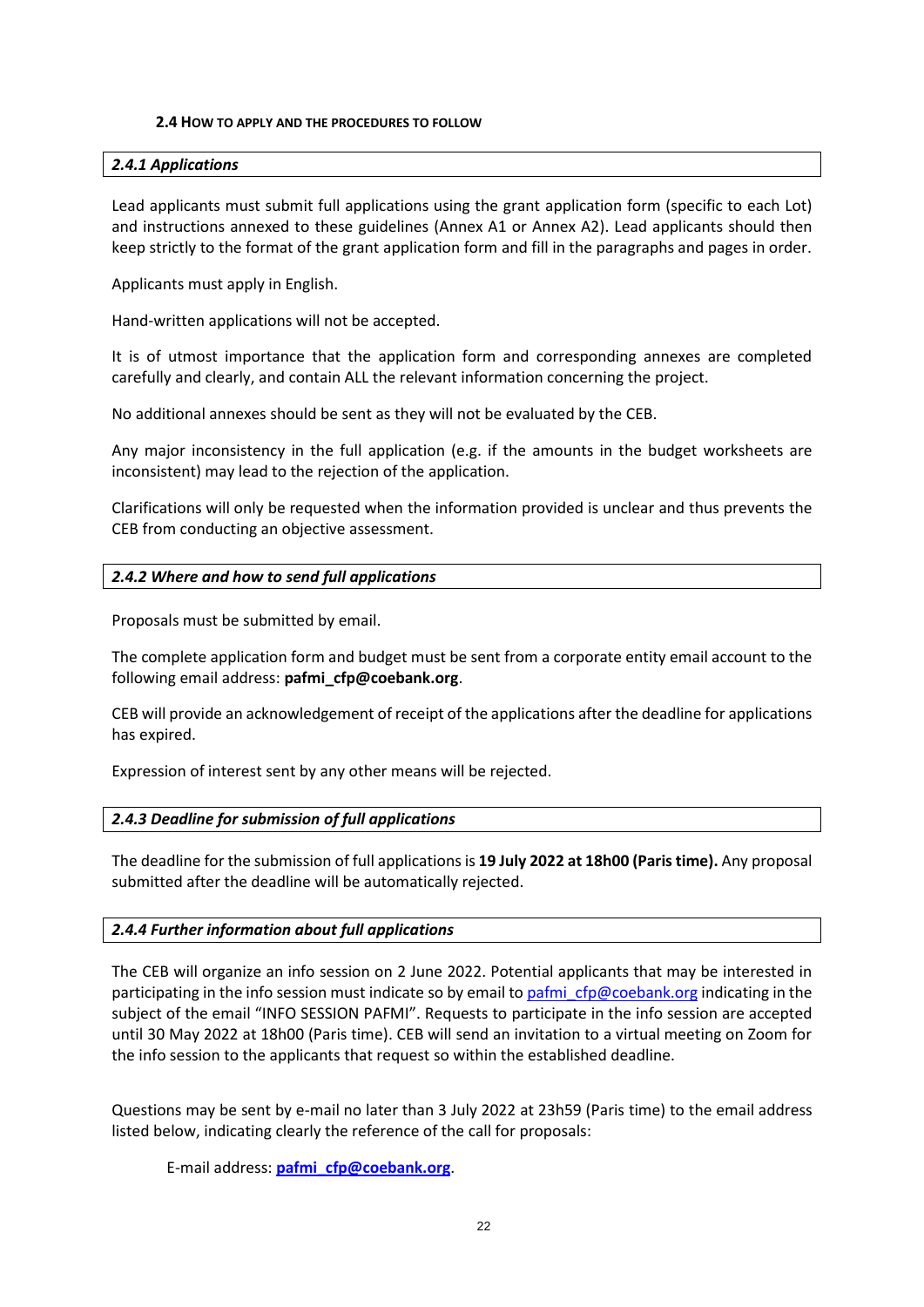The CEB has no obligation to provide clarifications to questions received after this date.

Replies will be given no later than 8 July 2022 at 18h00 (Paris time). No individual replies will be given to questions. All questions and answers as well as other important notices to applicants during the course of the evaluation procedure will be published on the [CEB website.](http://www.coebank.org/) It is therefore advisable to consult the abovementioned website regularly in order to be informed of the questions and answers published.

# **2.5 EVALUATION AND SELECTION OF APPLICATIONS**

<span id="page-22-0"></span>Applications will be examined and evaluated by the CEB with the assistance of external assessors. All applications will be assessed according to the following steps and criteria.

If the examination of the application reveals that the proposed action does not meet the eligibility criteria stated in Section 2.3, the application will be rejected on this sole basis.

# **(1) STEP 1: OPENING & ADMINISTRATIVE CHECKS**

During the opening and administrative check, the following will be assessed:

- If the deadline has been met. Otherwise, the application will be automatically rejected.
- If the correct grant application form has been used, if the application satisfies all the criteria specified in the grant application form (including filled in and signed declarations, letter of intent) and if the budget is enclosed and stated in Euro. This includes also an assessment of the eligibility of the project. If any of the requested information is missing or is incorrect, the application may be rejected on that **sole** basis and the application will not be evaluated further.

# **(2) STEP 2: EVALUATION OF THE FULL APPLICATION**

The full applications that pass the administrative check will be further evaluated on their quality, including the proposed budget and capacity of the applicants and affiliated entity(ies). They will be evaluated using the evaluation criteria in the evaluation grids below. A specific evaluation grid will be used for each lot.

# *Scoring:*

The evaluation grid is divided into sections and subsections. Each subsection will be given a score between 1 and 5 as follows:  $1 = \text{very poor}$ ;  $2 = \text{poor}$ ;  $3 = \text{adequate}$ ;  $4 = \text{good}$ ;  $5 = \text{very good}$ .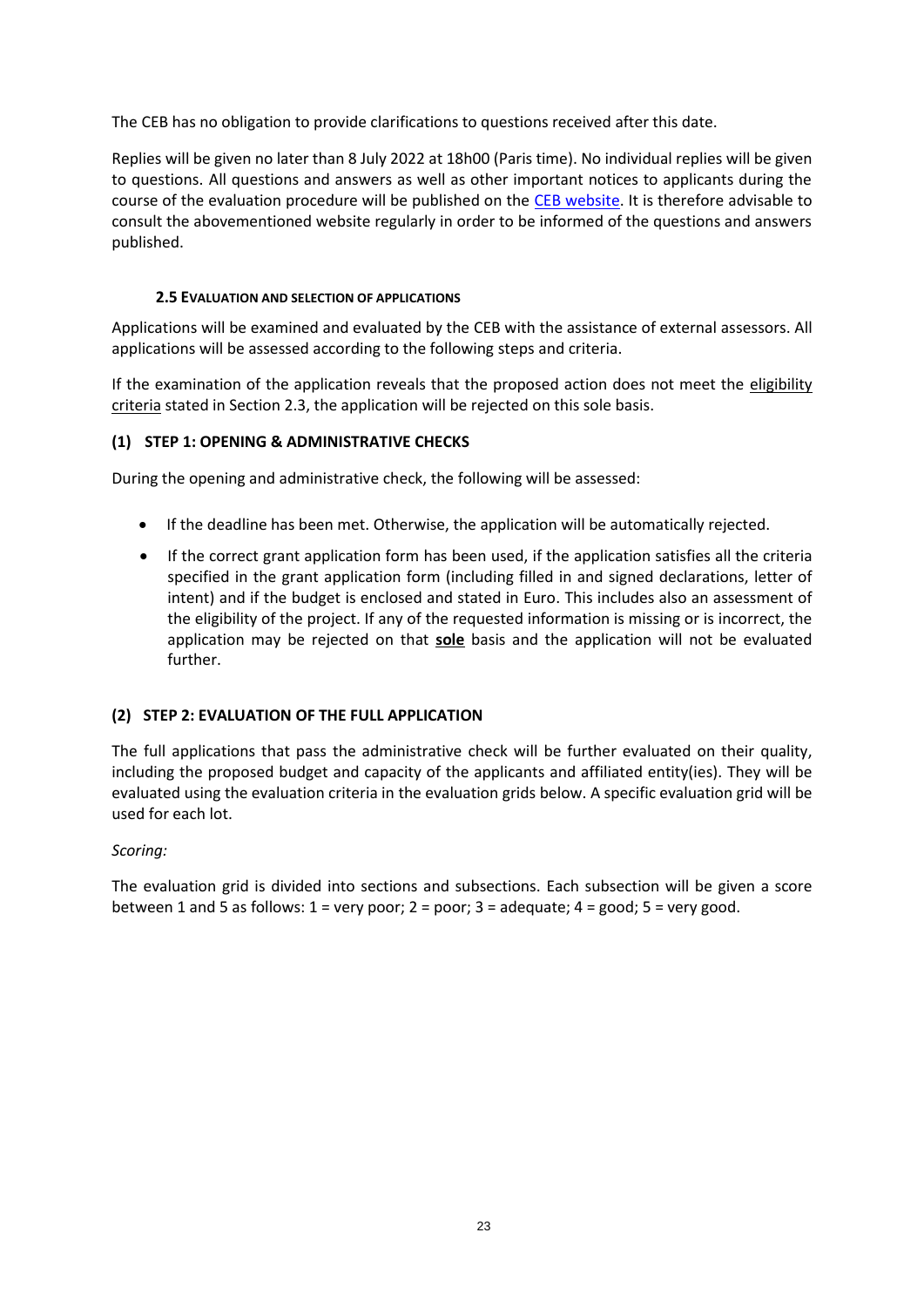| <b>Section</b>                                                                                                                                                                                                                                                                                                                     |   |  |
|------------------------------------------------------------------------------------------------------------------------------------------------------------------------------------------------------------------------------------------------------------------------------------------------------------------------------------|---|--|
| 1. Operational capacity                                                                                                                                                                                                                                                                                                            |   |  |
| 1.1 To what extent have the applicants and, if applicable, their affiliated entity(ies)<br>demonstrated in-house project management experience in a sector related to PAFMI<br>(e.g. management of projects related to migrant inclusion, working with other<br>vulnerable groups, housing, education, employment, health sector)? | 5 |  |
| 1.2 To what extent have the applicants and, if applicable, their affiliated entity(ies) in-house<br>technical/sectoral expertise working in a sector related to PAFMI (e.g. experience in<br>working with migrants, especially migrant women and children, experience in the<br>housing, education, employment, health sectors)?   | 5 |  |
| 1.3 To what extent have the applicants and, if applicable, their affiliated entity(ies)<br>demonstrated in-house management and financial management capacity (including<br>experienced staff and capacity to manage the budget for the project)?                                                                                  | 5 |  |
| 2. Design of the project proposal                                                                                                                                                                                                                                                                                                  |   |  |
| 2.1 To what extent are the objectives and expected results/impact of the proposed project<br>consistent with those listed in the Guidelines for Applicants of the Call for Proposals?                                                                                                                                              | 5 |  |
| 2. 2 How coherent is the design of the project? To what extent are the activities proposed in<br>the logical framework appropriate, practical, and consistent with the envisaged outputs<br>and outcome(s)?                                                                                                                        | 5 |  |
| Do the proposed activities coherently build on the applicants' previous experience in<br>2.3<br>migrant inclusion and/or the four sectors of interest? Does the proposal correctly<br>address capacity building of relevant institutions to support future similar initiatives?                                                    | 5 |  |
| 2.4 Have the monitoring arrangements been described and how appropriate are they?                                                                                                                                                                                                                                                  |   |  |
| 2.5 Has the relevance to the city/regional/country context been considered in the project<br>design?                                                                                                                                                                                                                               | 5 |  |
| 3. Implementation approach                                                                                                                                                                                                                                                                                                         |   |  |
| 3.1 How clear and feasible is the action plan for implementing the project? How realistic is<br>the proposed timeline?                                                                                                                                                                                                             | 5 |  |
| Is the partnership approach of the project clear, relevant and ambitious? How<br>3.2<br>appropriate and satisfactory is the co-applicant(s)'s and affiliated entity(ies)'s (if<br>applicable) level of involvement and participation in the project?                                                                               | 5 |  |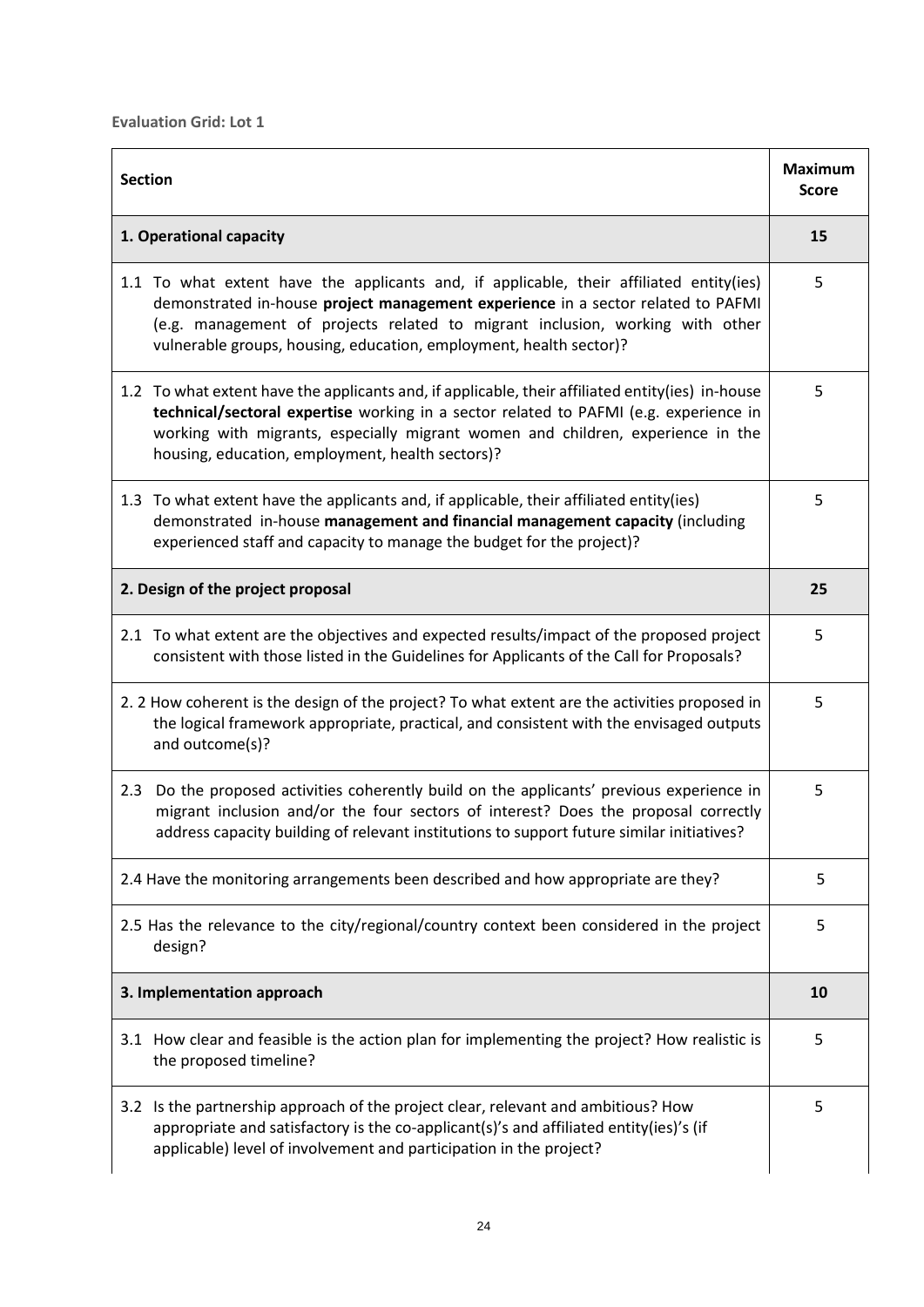| 4. Budget and cost-effectiveness                                                                                                                                                                                   |    |  |
|--------------------------------------------------------------------------------------------------------------------------------------------------------------------------------------------------------------------|----|--|
| 4.1 Are the activities appropriately reflected in the budget? Is the ratio between the<br>estimated costs and the results realistic and satisfactory?                                                              | 5  |  |
| 4.2 How realistic is the allocation of funding to co-applicants/affiliated entity(ies)<br>(distribution of efforts, travel, equipment, other costs) in line with their roles in the<br>activities and the outputs? | 5. |  |
| 5. Impact                                                                                                                                                                                                          |    |  |
| 5.1 To what extent are the expected results likely to have a short-term and long-term impact<br>on the target groups?                                                                                              |    |  |
| 5.2 To what extent does the proposal consider sustainability and replicability of the project?                                                                                                                     |    |  |
| <b>Maximum total score</b>                                                                                                                                                                                         |    |  |

## **Evaluation Grid: Lot 2**

| <b>Section</b>                                                                                                                                                                                                                                               |    |  |
|--------------------------------------------------------------------------------------------------------------------------------------------------------------------------------------------------------------------------------------------------------------|----|--|
| 1. Operational capacity                                                                                                                                                                                                                                      |    |  |
| 1.1 To what extent have the applicants and, if applicable, their affiliated entity(ies)<br>demonstrated experience in managing and implementing past projects/activities of a<br>size similar to that of the requested grant.                                | 5  |  |
| 1.2 To what extent have the applicants and, if applicable, their affiliated entity(ies)<br>demonstrated in-house management and financial management capacity (including<br>experienced staff, equipment and capacity to manage the budget for the project)? | 5. |  |
| 2. Description of the project concept for which the preparatory work will be implemented                                                                                                                                                                     | 25 |  |
| 2.1 To what extent has the project background been explained? How well have the sectoral<br>needs been identified?                                                                                                                                           |    |  |
| 2.2 How clearly is the project concept outlined and structured? Are the potential activities<br>appropriately identified? How realistic is the project concept?                                                                                              |    |  |
| 2.3 Have the project's target groups and final beneficiaries been clearly identified?                                                                                                                                                                        |    |  |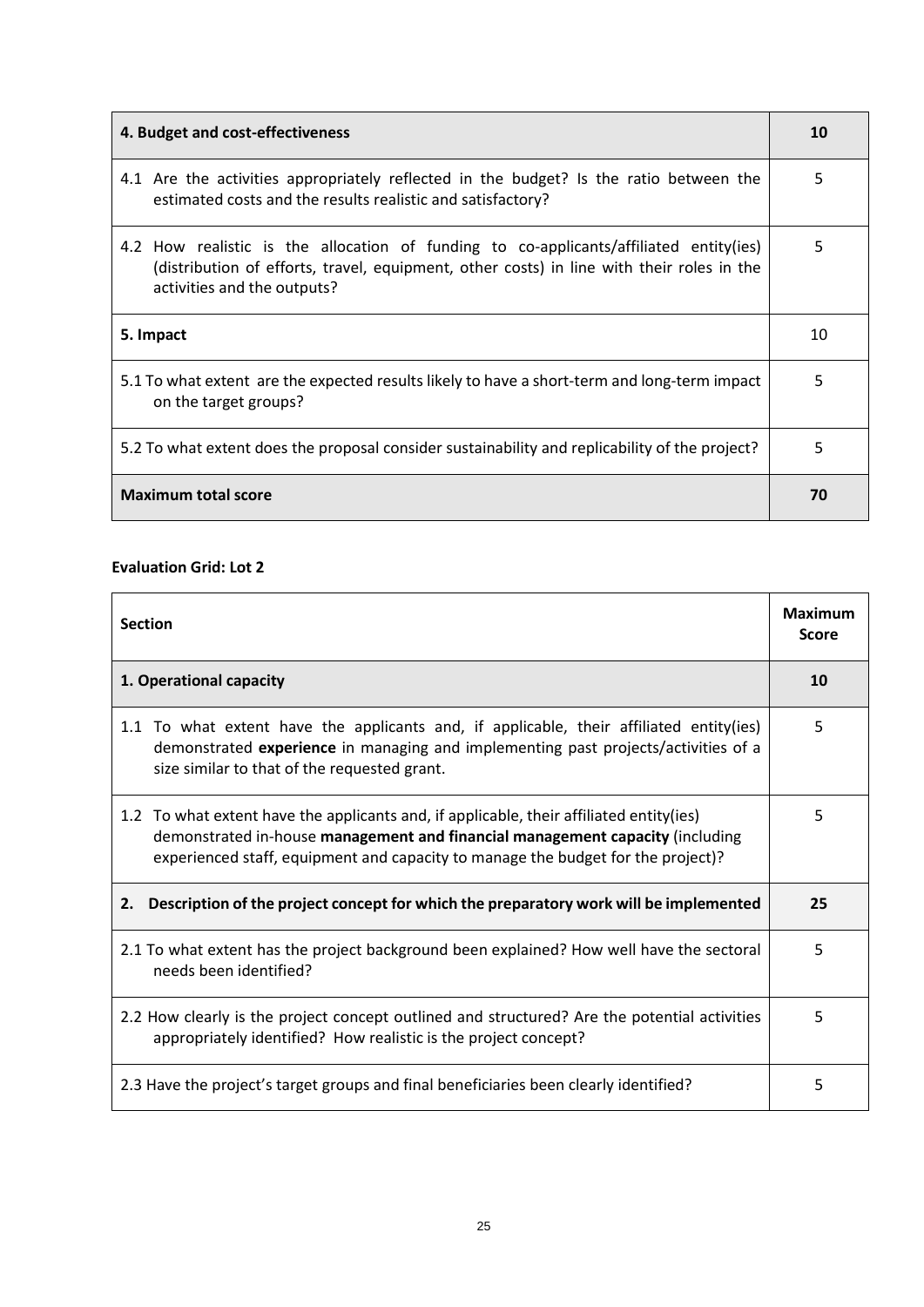| 2.4 Is the project concept part of a wider migrant integration strategy/medium term plan?<br>Have relevant stakeholders (e.g. migrant organisations, financial institutions, public<br>administrations) been consulted?                                                                                                    |    |  |
|----------------------------------------------------------------------------------------------------------------------------------------------------------------------------------------------------------------------------------------------------------------------------------------------------------------------------|----|--|
| 2.5 To what extent has a financing plan for the project concept been identified (e.g. own<br>funds, loans, grants)? How realistic is it based on the information provided?                                                                                                                                                 | 5  |  |
| Design of the proposal for project preparatory activities<br>3.                                                                                                                                                                                                                                                            | 10 |  |
| 3.1 To what extent are the objectives and expected results/impact of the proposed project<br>preparatory activities consistent with those listed in the Guidelines for Applicants of the<br>Call for Proposals?                                                                                                            | 5  |  |
| 3.2 How coherent is the proposal? To what extent are the proposed project preparatory<br>activities appropriate, justified and consistent with the envisaged outputs and<br>outcome(s)? How appropriate is the description of how the activities will be monitored<br>and, if applicable, is there a monitoring framework? | 5  |  |
| 4. Implementation approach                                                                                                                                                                                                                                                                                                 |    |  |
| 4.1. How well defined and justified is the method of implementation (e.g. recruitment of<br>external technical assistance)? How reasonable and realistic is the proposed timeline?                                                                                                                                         |    |  |
| 4.2 Does the proposal include a clear description of the organisational structure involved in<br>the management of the activity/ies? How appropriately have the roles of each<br>applicant/co-applicant and their level of involvement been clearly defined?                                                               | 5  |  |
| 5. Budget and cost-effectiveness                                                                                                                                                                                                                                                                                           |    |  |
| 5.1 Are the activities appropriately reflected in the budget? Is the ratio between the<br>estimated costs and the results satisfactory?                                                                                                                                                                                    | 5  |  |
| How realistic is the allocation of funding to co-applicants/affiliated entity(ies)<br>5.2<br>(distribution of efforts, travel, equipment, other costs) in line with their roles in the<br>activities and the outputs?                                                                                                      | 5  |  |
| 6. Impact                                                                                                                                                                                                                                                                                                                  |    |  |
| 6.1 To what extent are the project's expected results likely to have a short-term and long-<br>term impact on the target groups?                                                                                                                                                                                           |    |  |
| <b>Maximum total score</b>                                                                                                                                                                                                                                                                                                 |    |  |

If the total score for Section 1 (Operational capacity) is less than 12 points, the application will be rejected. If the score for at least one of the subsections under Section 1 is 1, the application will also be rejected.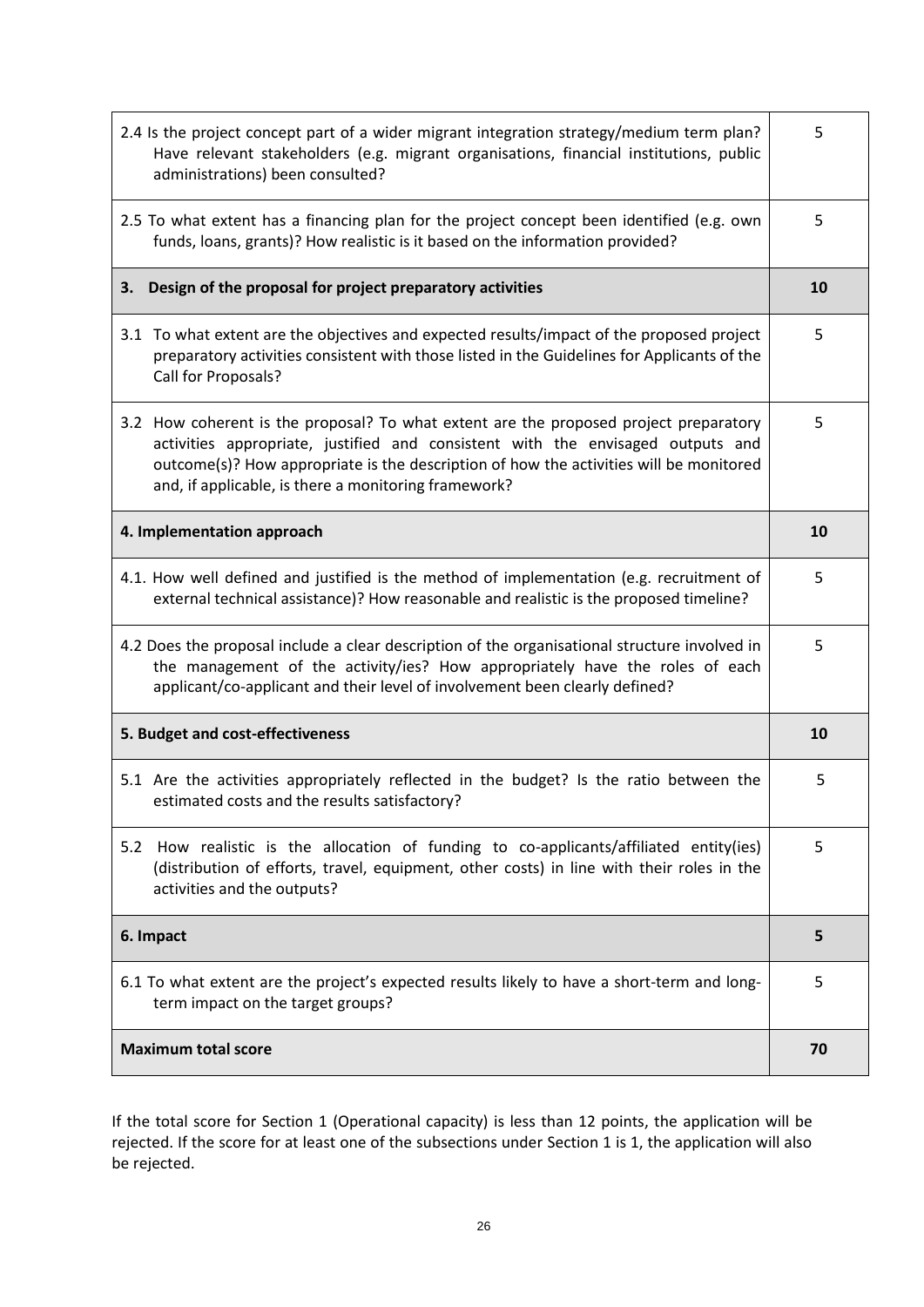# *Provisional selection*

1

After the evaluation, a table will be drawn up listing the applications ranked according to their score. Funds will be allocated based on the ranking, until all available funds have been spent.

# **(3) STEP 3: VERIFICATION OF ELIGIBILITY OF THE APPLICANTS AND AFFILIATED ENTITY(IES)**

The eligibility verification will be performed on the basis of the supporting documents requested by the CEB (see section 2.6). It will by default only be performed for the applications that have been provisionally selected according to their score and within the available budget for this call for proposals.

- The declaration by the lead applicant will be cross-checked with the supporting documents provided by the lead applicant. Any missing supporting document or any incoherence between the declaration by the lead applicant and the supporting documents may lead to the rejection of the application on that sole basis.
- The eligibility of applicants and the affiliated entity(ies) will be verified according to the criteria set out in Section 2.3.1.

Any rejected application will be replaced by the next best placed application on the reserve list that falls within the available budget for this call for proposals.

# **2.6 SUBMISSION OF SUPPORTING DOCUMENTS FOR PROVISIONALLY SELECTED APPLICATIONS**

<span id="page-26-0"></span>A lead applicant whose application has been provisionally selected will be informed in writing by the CEB. It will be requested to supply the following documents in order to allow the CEB to verify the eligibility of the lead applicant, (if any) of the co-applicant(s) and (if any) of their affiliated entity(ies)

- 1. The statutes or articles of association of the lead applicant, (if any) of each co-applicant and (if any) of each affiliated entity $^{14}$ .
- 2. A copy of the lead applicant's latest accounts (the profit and loss account and the balance sheet for the last financial year for which the accounts have been closed) $^{15}$ . A copy of the latest account is neither required from (if any) the co-applicant(s) nor from (if any) affiliated entity(ies).
- 3. The lead applicant must provide an audit report produced by an approved external auditor where it is available, and always in cases where a statutory audit is required by EU or national law. That report shall certify the accounts for up to the last 3 financial years available.
- 4. The lead applicant as well as all co-applicants and affiliated entities shall fill in and sign the Declaration on Honour (Annex D) certifying that they are not in one of the exclusion situations listed therein.

 $14$  Where the lead applicant and/or a co-applicant(s) and or an affiliated entity(ies) is a public body created by a law, a copy of the said law must be provided.

<sup>&</sup>lt;sup>15</sup> This obligation does not apply to natural persons who have received a scholarship or that are in most need in receipt of direct support, nor to public bodies and to international organisations. It does not apply either when the accounts are in practice the same documents as the external audit report already provided pursuant to no. 2 under Section 2.4.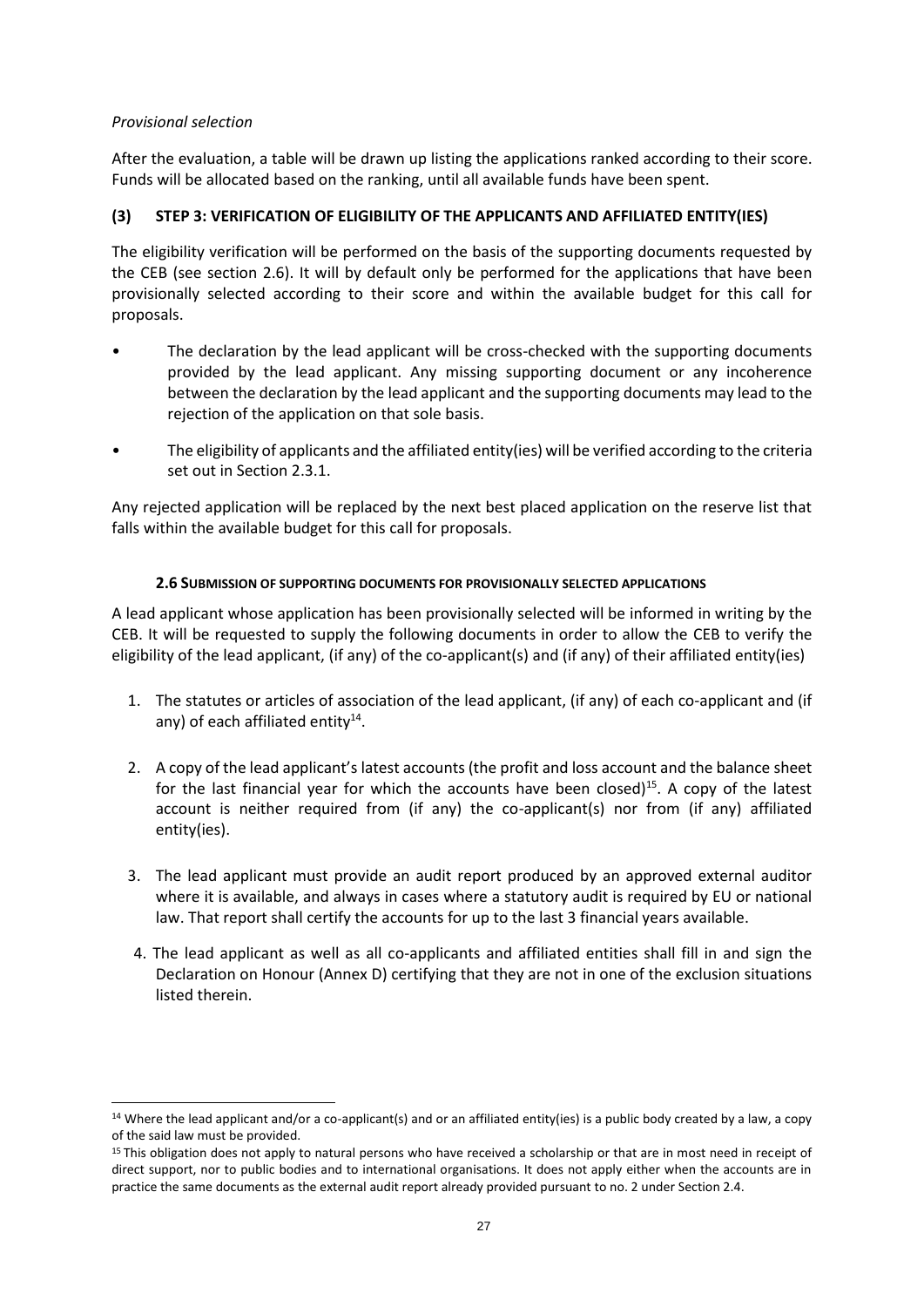If the above-mentioned supporting documents are not provided before the deadline indicated in the request for supporting documents sent to the lead applicant by the CEB, the application may be rejected.

NB: In the eventuality that the CEB is not satisfied with the strength, solidity, and guarantee offered by the structural link between one of the applicants and its affiliated entity, it can require the submission of the missing documents allowing for its conversion into co-applicant. If all the missing documents for co-applicants are submitted, and provided all necessary eligibility criteria are fulfilled, the above-mentioned entity becomes a co-applicant for all purposes. The lead applicant has to submit the application form revised accordingly.

# <span id="page-27-0"></span>**2.7 NOTIFICATION OF THE CEB'S DECISION**

# <span id="page-27-1"></span>*2.7.1 Content of the decision*

The lead applicants will be informed in writing of the CEB's decision concerning their application and, if rejected, the reasons for the negative decision.

An applicant believing that it has been harmed by an error or irregularity during the award process may lodge a complaint addressed to the Office of the Chief Compliance Officer [\(compliance@coebank.org\)](mailto:compliance@coebank.org).

#### <span id="page-27-2"></span>*2.7.2 Indicative timetable*

|                                                               | <b>DATE</b>           | <b>TIME (Paris timezone)</b> |
|---------------------------------------------------------------|-----------------------|------------------------------|
| 1. Information meeting (if any)                               | 2 June 2022           | TBC.                         |
| 2. Deadline for requesting any clarifications<br>from the CEB | 3 July 2022           | 23h59                        |
| 3. Last date on which clarifications are<br>issued by the CEB | 8 July, 2022          | 18h00                        |
| 4. Deadline for submission of applications                    | 19 July 2022          | 18h00                        |
| 5. Information to lead applicants on the<br>evaluation        | September (tentative) |                              |
| 6. Contract signature (indicative)                            | September (tentative) |                              |

All times are in the time zone of Paris, France.

This indicative timetable refers to provisional dates (except for dates under no. 2., 3. and 4.) and may be updated by the CEB during the procedure.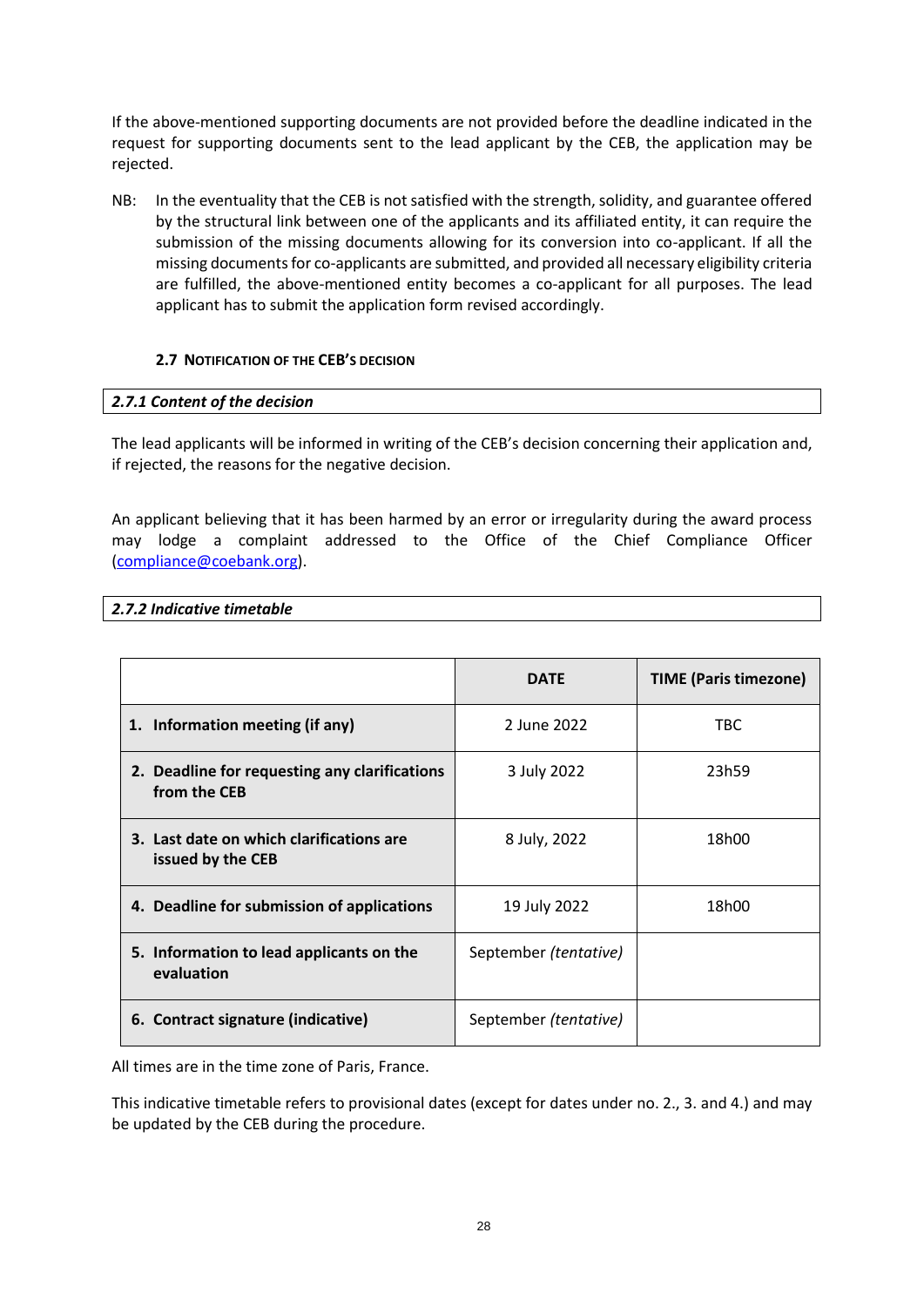#### **2.8 CONDITIONS FOR IMPLEMENTATION AFTER THE CEB'S DECISION TO AWARD A GRANT**

<span id="page-28-0"></span>Following the decision to award a grant, the lead applicant will be offered a contract based on the standard grant agreement (see Annex C). By signing the Grant Application Form (Annex A-1 or Annex A-2, as applicable), the applicants agree, if awarded a grant, to accept the contractual conditions of the standard grant agreement (subject to minor revisions which do not substantially modify the subject-matter of the grant depending on, *inter alia*, statutory restrictions, technical requirements and/or administrative adjustments).

#### Implementation contracts

Where implementation of the project requires the beneficiary(ies) and its affiliated entity(ies) (if any) to award procurement contracts, those contracts must be awarded in accordance with the procurement provisions in the standard grant agreement.

In this context, a distinction should be made between awarding implementation contracts and subcontracting parts of the action described in the proposal, i.e. the description of the action annexed to the grant agreement, such subcontracting being subject to additional restrictions (see the standard grant agreement).

Awarding implementation contracts: implementation contracts relate to the acquisition by beneficiaries of routine services and/or necessary goods and equipment as part of their project management; they do not cover any outsourcing of tasks forming part of the action that are described in the proposal, i.e. in the description of the action annexed to the grant agreement.

Subcontracting: Subcontracting is the implementation, by a third party with which one or more beneficiaries have concluded a procurement contract, of specific tasks forming part of the action as described in the annex to the standard grant agreement.